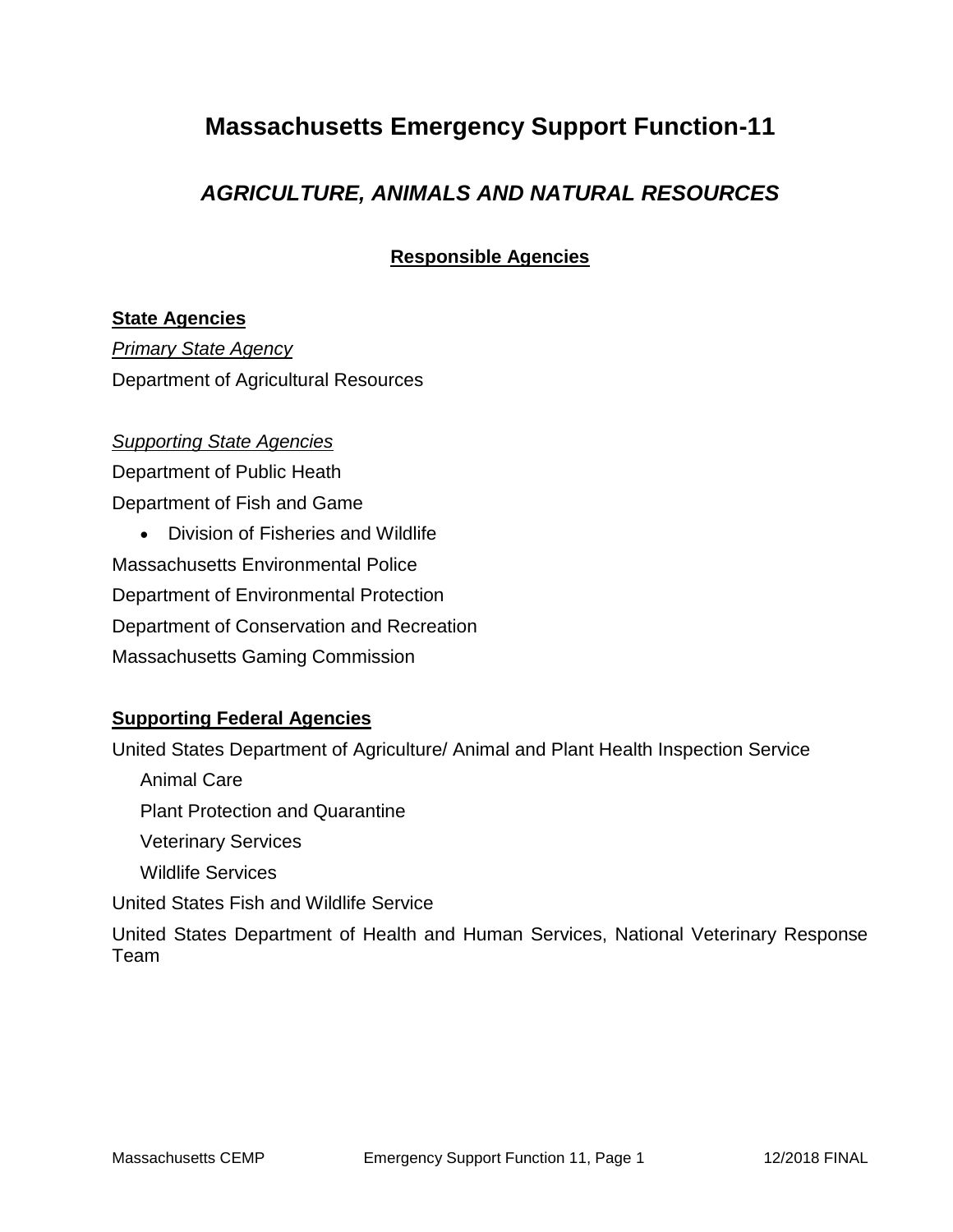#### **Supporting Organizations**

International Fund for Animal Welfare Animal Rescue League of Boston Massachusetts Society for the Prevention of Cruelty to Animals Animal Control Officers Association of Massachusetts Massachusetts Farm Bureau Federation Massachusetts Veterinary Medical Association National Animal Rescue and Sheltering Coalition Zoo New England New England Aquarium Farm Service Agency UMass Extension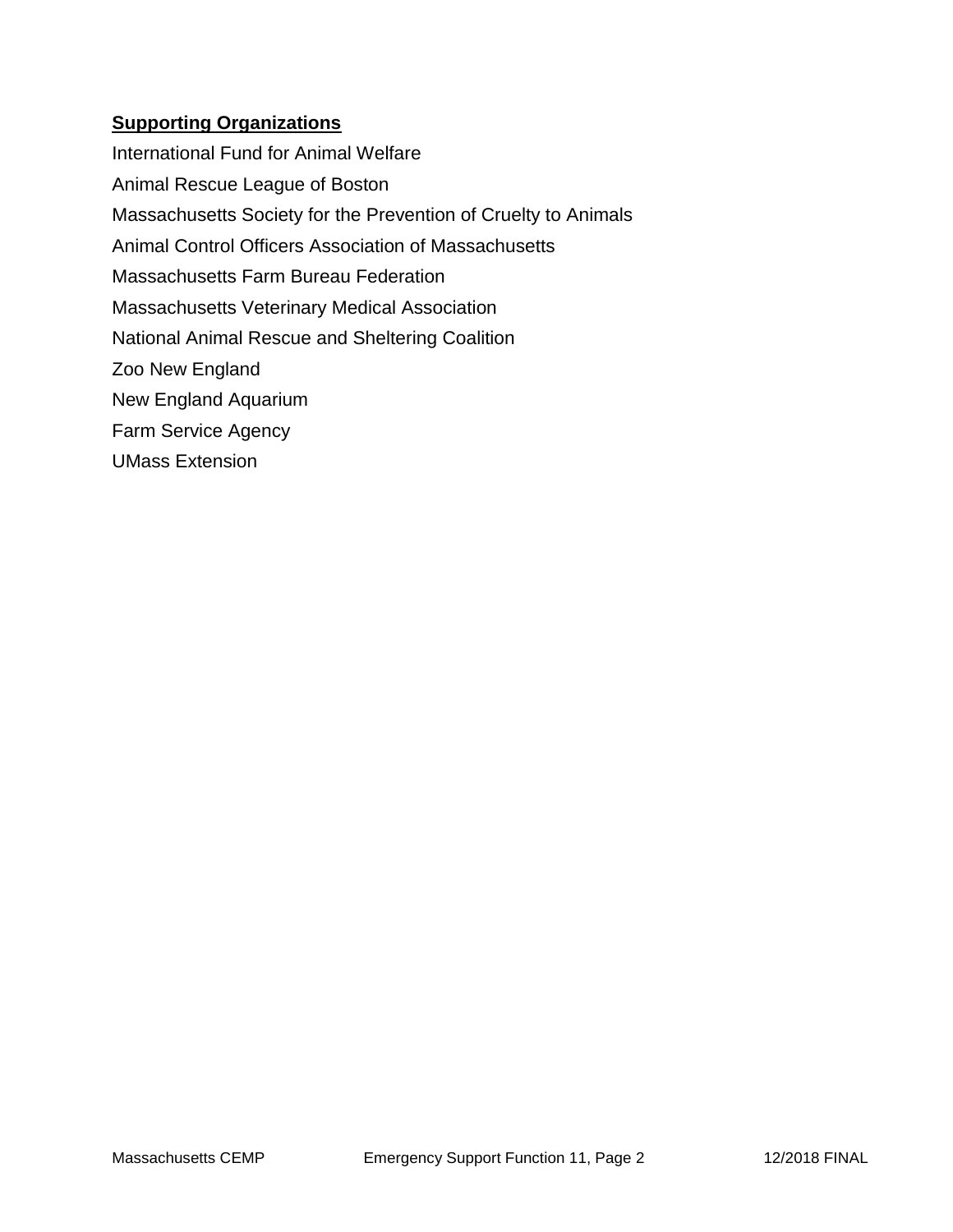# **1.0. INTRODUCTION**

## **1.1. Purpose**

The Massachusetts Emergency Support Function 11 (MAESF-11) *Agriculture, Animals and Natural Resources* provides a framework for coordination and cooperation across state agencies and other organizations regarding the control and support of animal sheltering, search, rescue, recovery, and reunification needs and activities before, during, and after a disaster, or emergency.

In addition, this Annex provides guidance to address issues concerning agriculture and natural resources to include: the impacts of livestock, crops, plant disease, pest control, foreign animal disease or animal disease and other related incidents affecting the health, safety, and welfare of humans and animals before, during and after a disaster or emergency.

## **1.2. Scope**

This annex is applicable to agencies and departments in the Commonwealth, as well as Federal agencies and supporting organizations that may have a role in supporting animal or agriculture related disaster activities.

The objectives of MAESF-11 are to coordinate resources to:

- Address human health risks associated with animals.
- Assist in capture/rescue of animals that have escaped confinement or have been displaced from their natural habitat.
- Provide emergency care to animals injured during an emergency.
- Assist with the evacuation of people with household pets and/or service animals without means of evacuation transportation.
- Remove and properly dispose of animal carcasses.
- Assist with long-term maintenance, placement or disposition of animals that cannot be returned to their normal habitat or have been separated from their owners.
- Coordinate assistance for livestock/farm animals.
- Issue and enforce animal quarantines based on disease outbreaks.
- Assess and respond to emergency issues relating to crops.
- Minimize public health and economic impacts to the food chain and crops.
- Conduct surveillance and response of plant pest infestation and plant disease incidents.
- Diagnose, control, and eradicate zoonotic disease to prevent transmission and minimize the threat to human and animal health.
- Assist in clean-up of agricultural waste related to the disaster.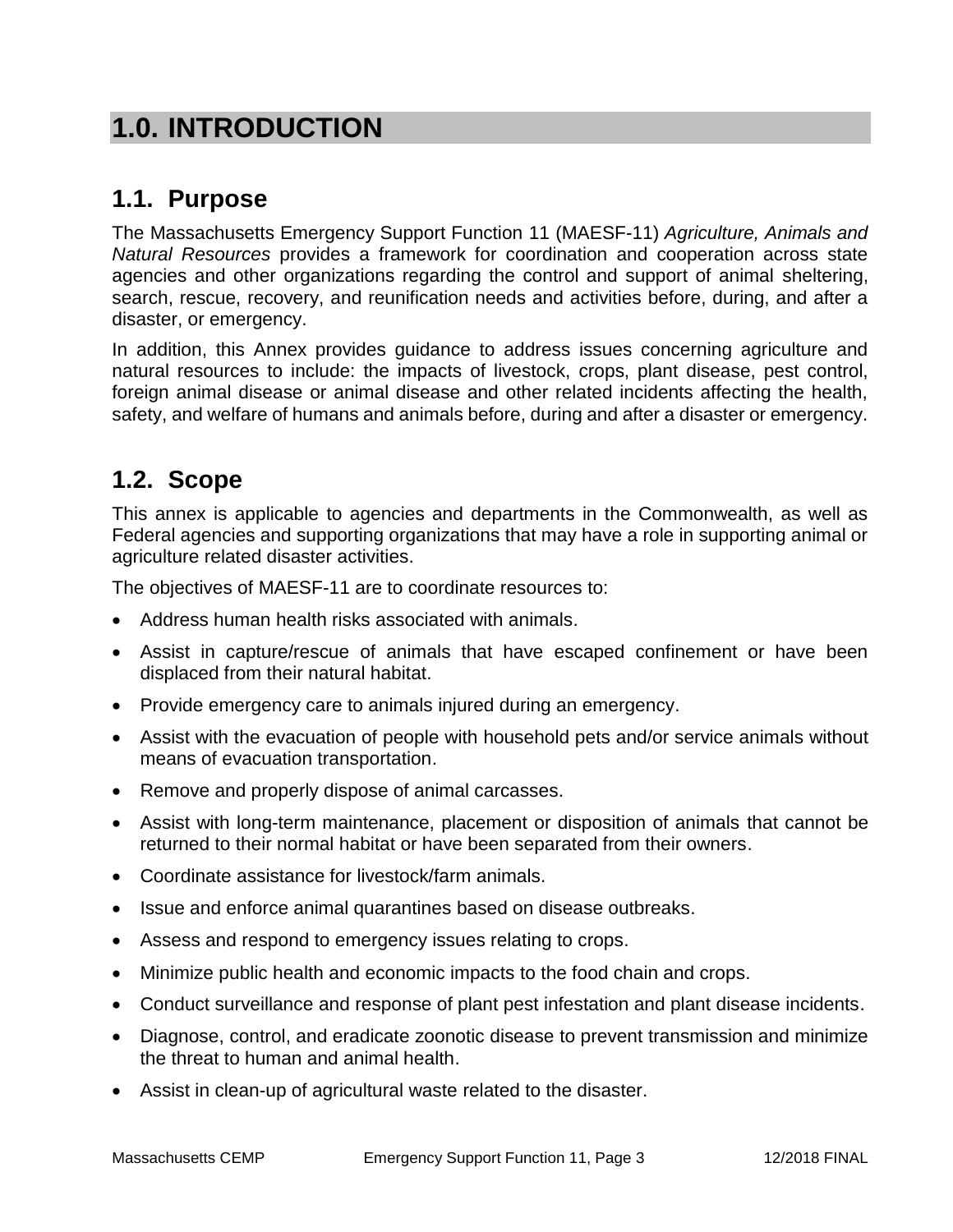# **1.3. Policies**

- MAESF-11 is an annex of the Massachusetts Comprehensive Emergency Management Plan (CEMP).
- As an incident requires, or at the direction of the MEMA Director, MAESF-11 will be activated to coordinate resources to support animal and agriculture response.
- MAESF-11 will operate from the State Emergency Operations Center (SEOC). MEMA and the SEOC provide overall direction and control for the incident as it develops.
- MAESF-11 will coordinate assistance to cities and towns including personnel, equipment, facilities, materials, supplies, and/or technical support/subject matter expertise.
- MAESF-11 will serve as the lead for animal sheltering and coordination.
- Massachusetts Emergency Management Agency (MEMA) coordinates with the Massachusetts Department of Agricultural Resources (DAR) to develop and maintain this annex.
- All local and state laws pertaining to animal licensing, prevention of rabies and disease, vaccination, sheltering, and mass care services apply to this annex.
- The Massachusetts Department of Public Health (MDPH) is responsible for responding to and preventing communicable disease in humans (including those that are zoonotic) at the state level and coordinates with local public health authorities across municipalities as needed. DAR is responsible for handling infectious animal and plant diseases. DAR will work with local officials and responders to make necessary rules for suppression and prevention of infectious and contagious diseases among animals and to mitigate the spread of plant diseases in the Commonwealth through their existing rules and authorities.

# **2.0 SITUATION AND ASSUMPTIONS**

# **2.1. Situation**

Agriculture remains a major contributor to the economy of Massachusetts. A major loss or threat of a loss affecting agriculture could result in significant economic losses if not rapidly and effectively addressed. A large-scale emergency could pose a threat to crops, agricultural waste/discharge, pesticides, animal feeds, zoonotic disease, and other related issues.

In the event of a significant emergency or disaster local government resources may be quickly overwhelmed and unable to provide assistance for residents and their pets, and farms and their livestock and crops. An emergency/disaster of large magnitude could result in injured, displaced and/or deceased animals, and require support for the evacuation, care and shelter of animals. Farmers may need to evacuate their farms leaving large animals or livestock temporarily separated and without necessary continuous care.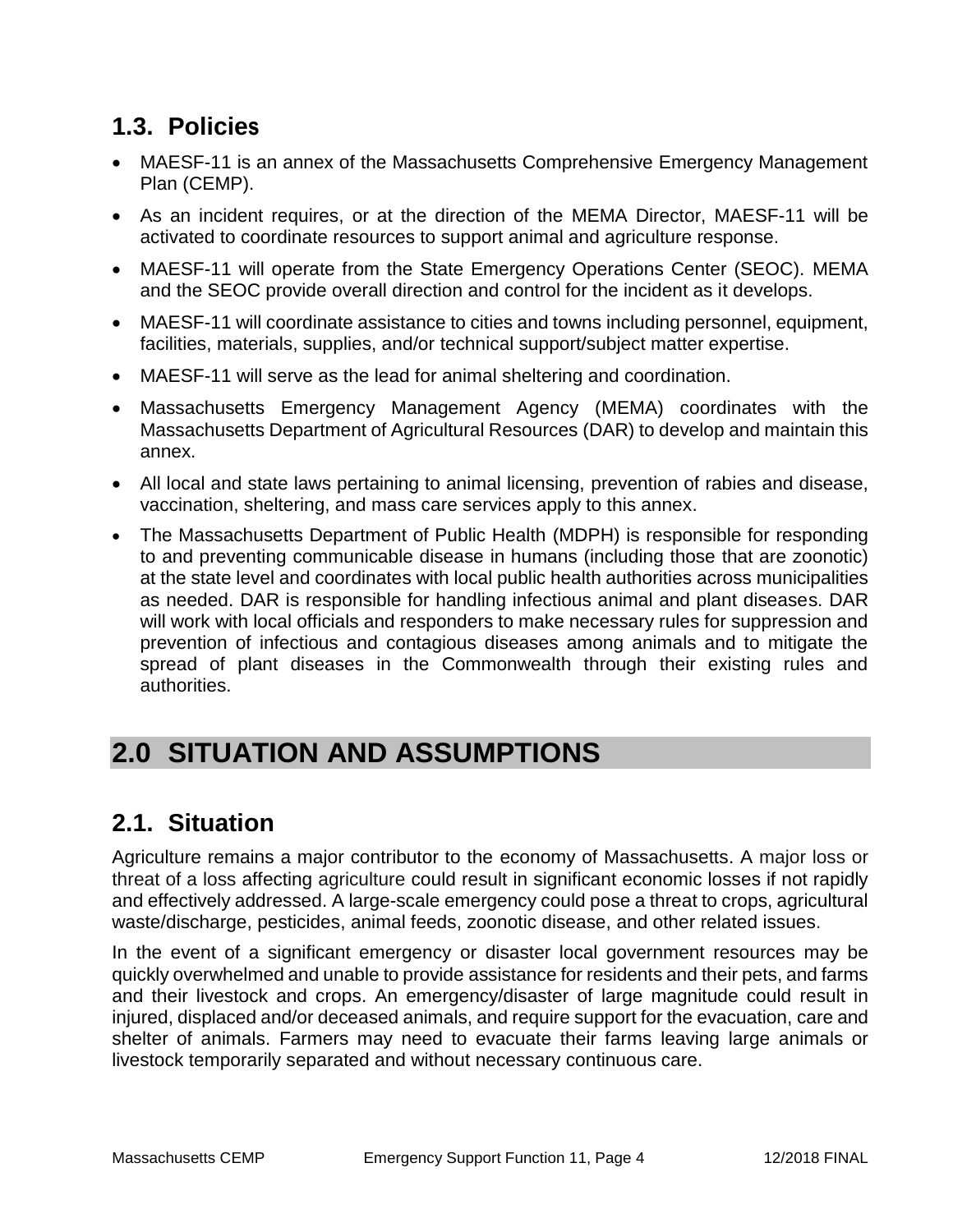Certain incidents, such as hazardous materials releases, may have direct impacts on agricultural resources, and actions may need to be taken for the mitigation of impacts to or embargo of impacted crops and/or livestock/livestock products. In addition, an exotic or emerging disease found in Massachusetts livestock (cattle, horses, poultry, swine, sheep, goats, and deer) will have significant national and international trade implications causing economic disruption.

## **2.2. Planning Assumptions**

- Local governments have emergency management resources, plans, and procedures to support animal and agricultural response.
- Local government emergency plans of operation shall include strategies to support the needs of people with household pets and the needs of household pets under their care, including service animals.
- When an incident occurs, local governments will use all available resources, including those available through mutual aid or private sector assets, before making a request for state or federal resources.
- The sheltering and protection of animals is the primary responsibility of animal owners. Animal owners will take reasonable steps to provide for their animals during an emergency.
- The owners of service animals will take reasonable steps to shelter and provide for their service animals during an emergency.
- Agencies and organizations with roles and responsibilities under MAESF-11 will designate and deploy to the SEOC appropriate representatives as needed to coordinate the functions of MAESF-11.
- In addition, other agencies, departments and organizations may be called upon to assist in emergency operations in support of disaster response consistent with their roles and responsibilities related to animals.
- Coordination with local governments and other MAESFs may be required to successfully meet emergency needs.
- The state has resources and expertise that can be used to supplement local efforts. Federal assistance may be requested to support state and local efforts if an incident exceeds state and local capabilities.
- State, local and federal governments, private sector and volunteer agencies assigned responsibilities involving emergency/disaster animal issues will have established operating procedures specifying their emergency support service actions and will be able to communicate and coordinate these actions in an emergency to best utilize available capabilities.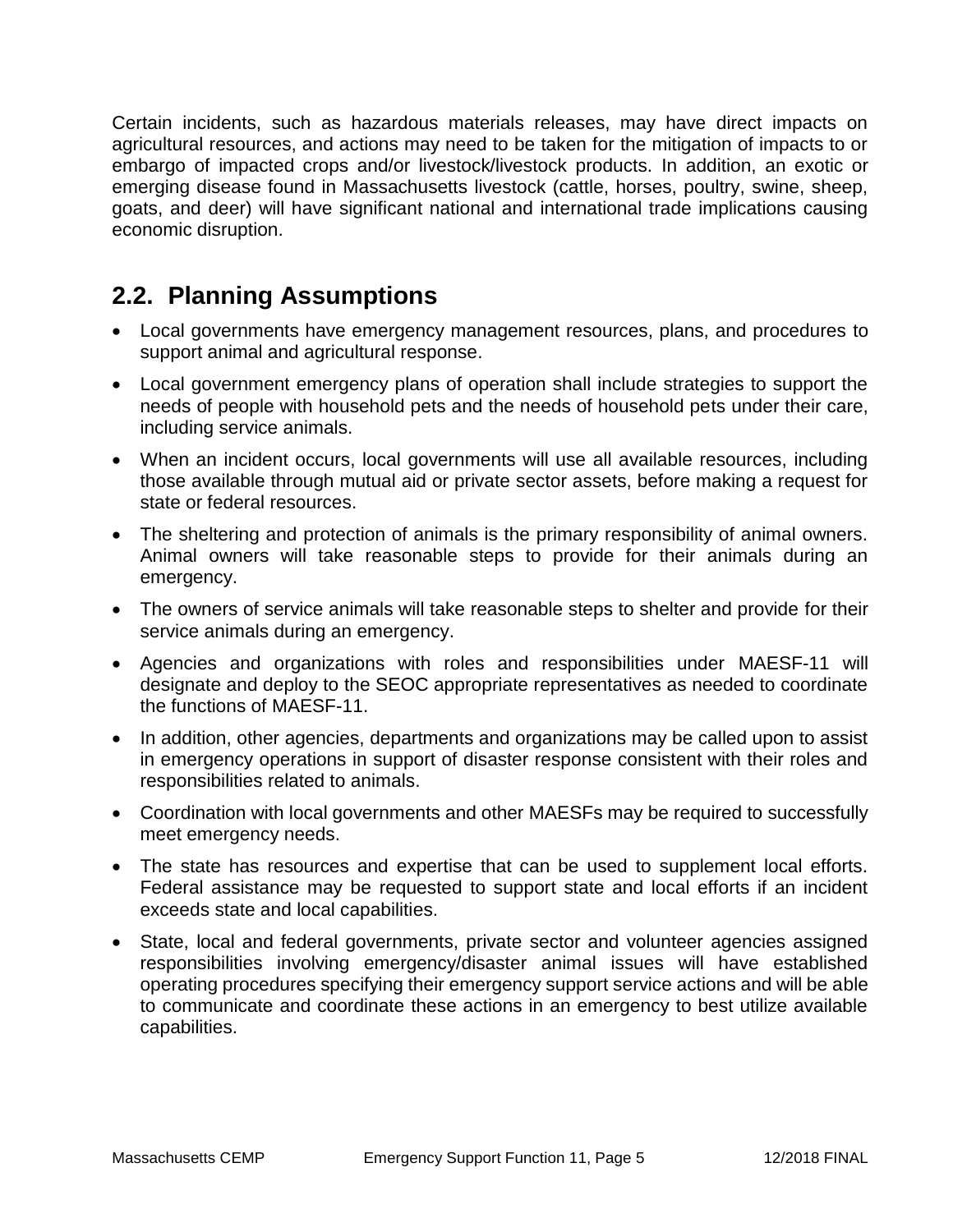- Individuals representing agencies that are staffing the State Emergency Operations Center should have extensive knowledge of the resources and capabilities of their respective agency and have access to the appropriate authority for committing such resources.
- Local communities should be as self-sufficient as possible during the initial 72 hours of an emergency. Depending upon the magnitude of the disaster, resources from national organizations, other states and the Federal government may not be readily available.
- Generally when an emergency/disaster is imminent or occurs in the Commonwealth of Massachusetts, the State Emergency Operations Center (SEOC) is activated and MAESFs needed to support response are activated.
- Assistance provided to address animal and agriculture issues in an emergency/disaster is a coordinated effort of local, state, federal, private and volunteer organizations.

# **3.0. CONCEPT OF OPERATIONS**

### **3.1. General**

This annex will be activated at the direction of MEMA when there is a potential or actual disaster situation involving animal or agriculture issues in Massachusetts. Depending upon the incident type and resource needs, MEMA will notify the primary agency at the time of SEOC activation to provide overall coordination of MAESF-11. All other agencies with responsibilities under MAESF-11 will serve as support agencies. The primary agency will provide direction to and work in conjunction with the support agencies to cohesively coordinate the activities of MAESF-11.

MAESF-11 reports to the SEOC Operations Section, with an indirect report to the Planning Section. Depending on the size, scope, and complexity of the incident, the SEOC organizational chart may be expanded, to ensure proper Span of Control is maintained. To accommodate this, the ESFs may be aligned in appropriate Branches, with similar MAESF's grouped together. In this scenario, MAESF-11 will be organized under the Health and Welfare Branch, together with MAESF's 6, 7, and 8.

# **3.2. Organization**

- All personnel and activities associated with MAESF-11 will operate under the Incident Command System.
- The Department of Agricultural Resources (DAR) has been designated the primary agency for MAESF-11.
- Each agency shall designate a minimum of two persons who can serve as representatives for their agency at the SEOC to support MAESF-11 activities. The designated agency representatives should have the capability and authority to reach back to its own agency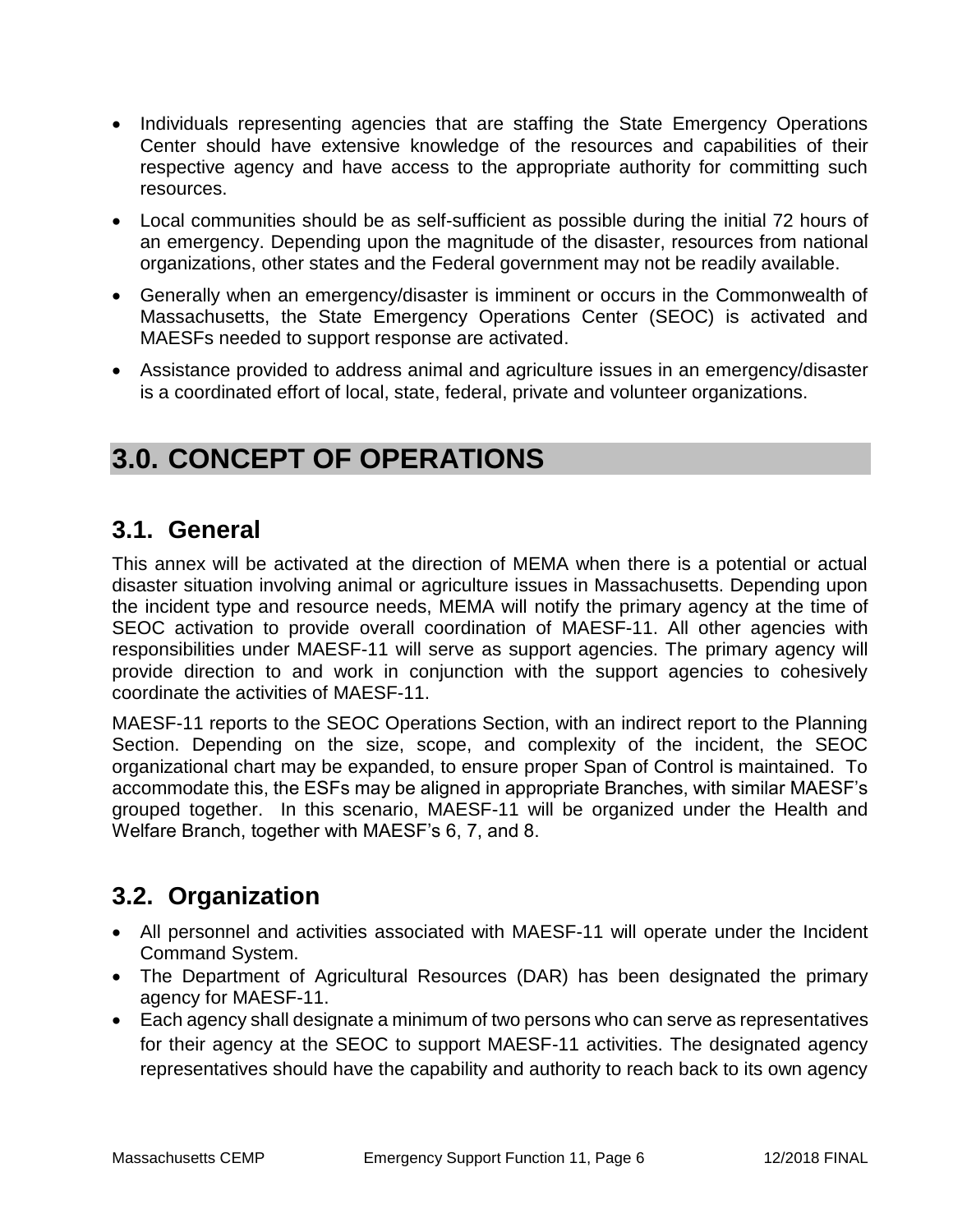to request resources and obtain necessary information to support the response to the incident.

## **3.3. Notification**

MEMA will notify the MAESF-11 points of contact for each activated organization or agency to report to the State Emergency Operations Center for coordination and implementation of animal and agriculture protection-related requests for assistance. Each MAESF-11 organization and agency is responsible for securing sufficient staff on a continuous basis to support and to carry out the activities tasked to their agency.

## **3.4. Activities**

Responsible agencies for MAESF-11 should conduct the following actions:

#### **a. Preparedness Actions**

- MEMA will convene regular meetings of MAESF-11 stakeholders and/or Emergency Support Function Team to review and update the MAESF-11 annex and standard operating procedures.
- Develop and maintain internal agency operational plans and procedures to support MAESF-11 activities.
- Maintain and update necessary and appropriate contacts with support agencies and those organizations.
- Designate staff that will support SEOC operations.
- Provide for surveillance of emergency issues related to crops, animal feeds, manure pits, fertilizers and pesticides.
- Provide for surveillance of plant pests of unknown or questionable origin, which may pose a potential or substantial threat to agriculture, economy or public health of the state.
- Provide for surveillance of foreign animal disease or an animal disease, syndrome, chemical, poison or toxin that may pose a substantial threat to the animal industries, economy, wildlife or public health of the state.
- Provide for surveillance of plant and animal disease and infestation that may pose a substantial threat to wildlife and other natural resources.
- Ensure that MAESF-11 stakeholders notify MEMA of staff changes.
- Participate in exercises and training in order to test, validate, and provide working experience for MAESF-11 liaisons on this annex and related procedures.

### **b. Response Actions**

#### **Pre-Impact**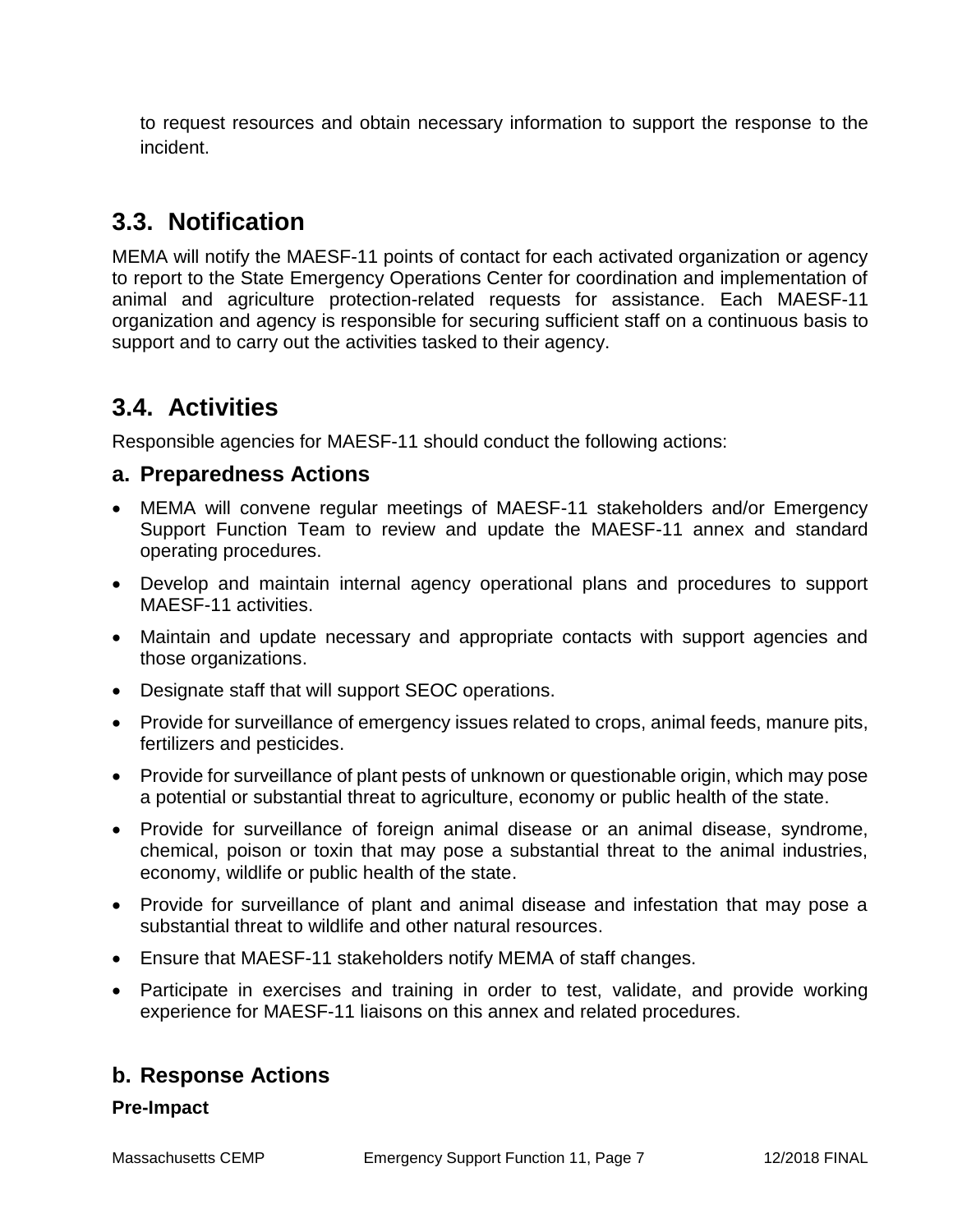- Upon receiving notification to report to the SEOC in preparation of an incident, MAESF-11 agencies and organizations will complete actions commensurate with emergency priorities within the state and based on the availability of resources.
- MAESF-11 agencies will provide appropriate representative(s) to the SEOC to support MAESF-11, if needed.
- MAESF-11 agencies and organizations will maintain communications with the SEOC, obtain status reports, and keep the SEOC informed of progress of assigned tasks.
- MAESF-11 agencies and organizations will notify appropriate points of contact at each respective MAESF-11 agency and organization to pre-position resources and response personnel as needed.
- MAESF-11 agencies and organizations will review existing plans and procedures.
- MAESF-11 agencies and organizations will ensure respective MAESF-11 agency and organization decision makers are kept informed of the situation and provide ongoing updates to their respective agency/organization.
- MAESF-11 agencies and organizations will test communications and warning systems.
- MAESF-11 agencies and organizations will verify inventories of available resources and provide a summary listing to the SEOC Operations Section Chief.
- MAESF-11 agencies and organizations will anticipate shelter missions and coordinate with MAESF-6 *Mass Care, Emergency Housing, Human Services* to identify emergency animal shelter facilities and to ensure human sheltering and companion animal sheltering are in close proximity.
- MAESF-11 agencies and organizations will mobilize and pre-position resources when it is apparent that MAESF-11 agency or organization/state resources will be required.
- In the event of a disease outbreak, DAR will implement the Annex for Emerging Infectious and/or Contagious Diseases in Non-Human Populations.

#### **Initial Response**

- Provide appropriate agency representative(s) to the SEOC to support MAESF-11, as necessary.
- Coordinate personnel and resources for field assessment and response/recovery teams as necessary.
- Gather and provide situational awareness.
- Establish communications with appropriate deployed agency field personnel to coordinate resources to support response efforts.
- Develop information for the SEOC Roster and Situational Awareness Statements and provide to Planning Section.
- Coordinate resources to support animal rescue, evacuation, sheltering, and reunification.
- Coordinate with MAESF-1 *Transportation* on transportation needs for animals.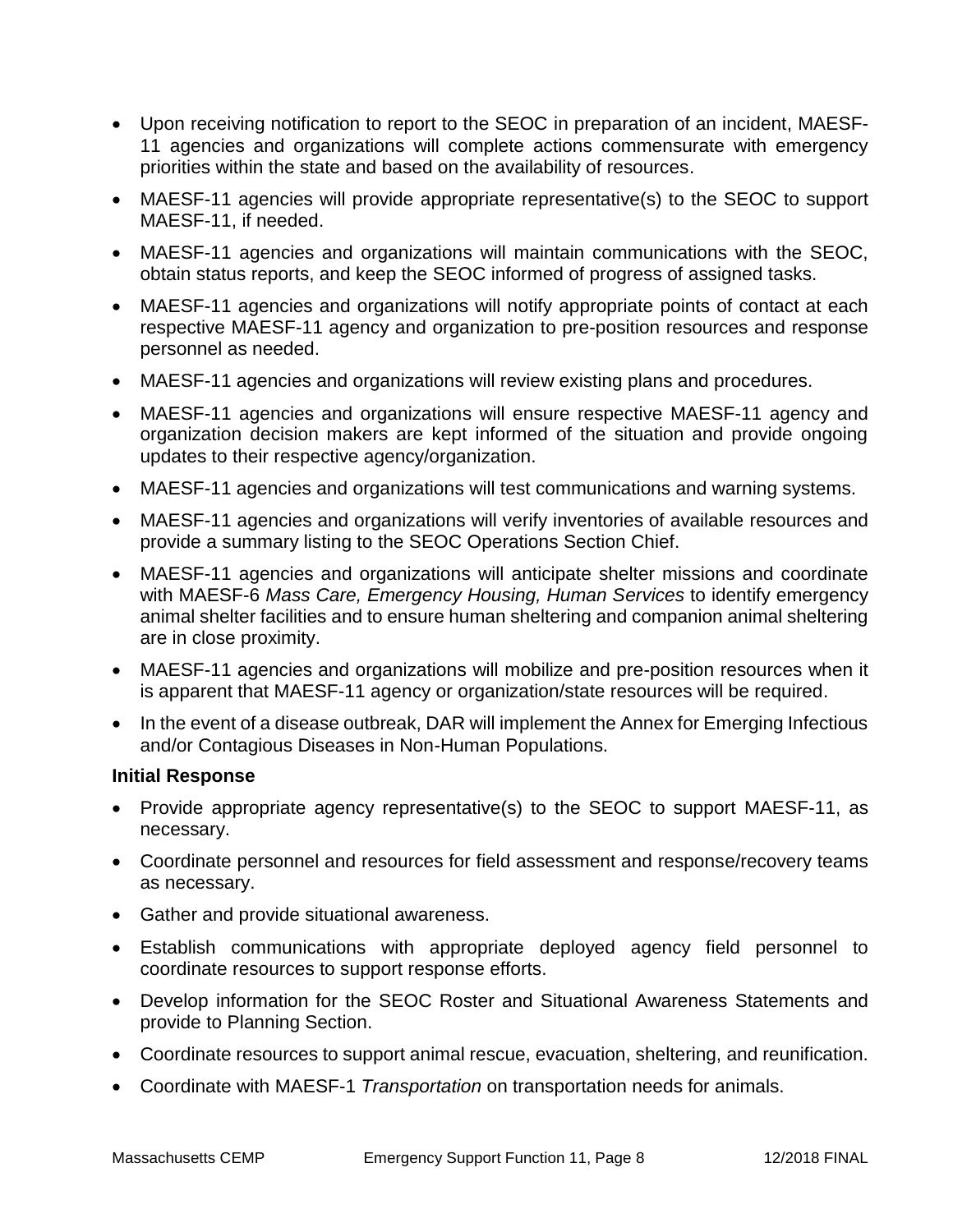- Coordinate with MAESF-6 *Mass Care, Emergency Housing, Human Services* on animal sheltering activities. If needed, provide emergency supplies that enable people with disabilities to care for their service animals.
- Coordinate with MAESF-5 *Business and Industry* and MAESF-7 *Volunteers and Donations* concerning protocols for goods donated for animal emergency response assistance.
- Coordinate resources to support response to livestock, large animals and equine-related impacts. Assist with identification and location of housing and other related services.
- Coordinate with SEOC Operations Section regarding staging areas for animal related supplies (i.e., food, medical, farm).
- If not yet completed, pre-position resources at the nearest staging area(s), as needed.
- Coordinate with the Logistics Section on the distribution of supplies to and from the staging areas.
- Coordinate with Federal Emergency Support Function 11 as needed.
- Prepare Resource Request Form (RRF) based on anticipated needs. Example RRF includes: Request technical assistance from USDA/Animal Care at Joint Base Cape Cod and other animal shelter locations as determined by MEMA and MAESF-11.
- Coordinate resources to support the response to animal and plant issues which impact public or animal health (disease outbreak, bioterrorism, waste and carcass disposal).
- As needed, coordinate the implementation of the Emerging Infectious and/or Contagious Diseases in Non-Human Populations Annex.
- As needed, support the activities of field personnel responding to a disease outbreak as follows:
	- o Develop task force(s) to evaluate and appraise suspected infected and exposed livestock and provide recommendations (i.e., destroy, disposal). Coordinate deployment of the task force(s) with the Operations Section Chief.
	- o Coordinate resources for possible quarantine and/or control of movement of impacted animals in and around infected areas.
	- o Coordinate resources to support restricting the movement of animals of susceptible species and vehicles known to transport such animals into the Commonwealth.
	- o Coordinate resources to support the tracing of the origin of the disease outbreak and monitor and control its potential spread.
	- o Coordinate resources to conduct an evaluation of suspected infected nondomesticated populations (wildlife, non-domesticated captive).
	- o Coordinate resources to conduct the cleaning and disinfecting of suspected infected facilities and animal transport vehicles.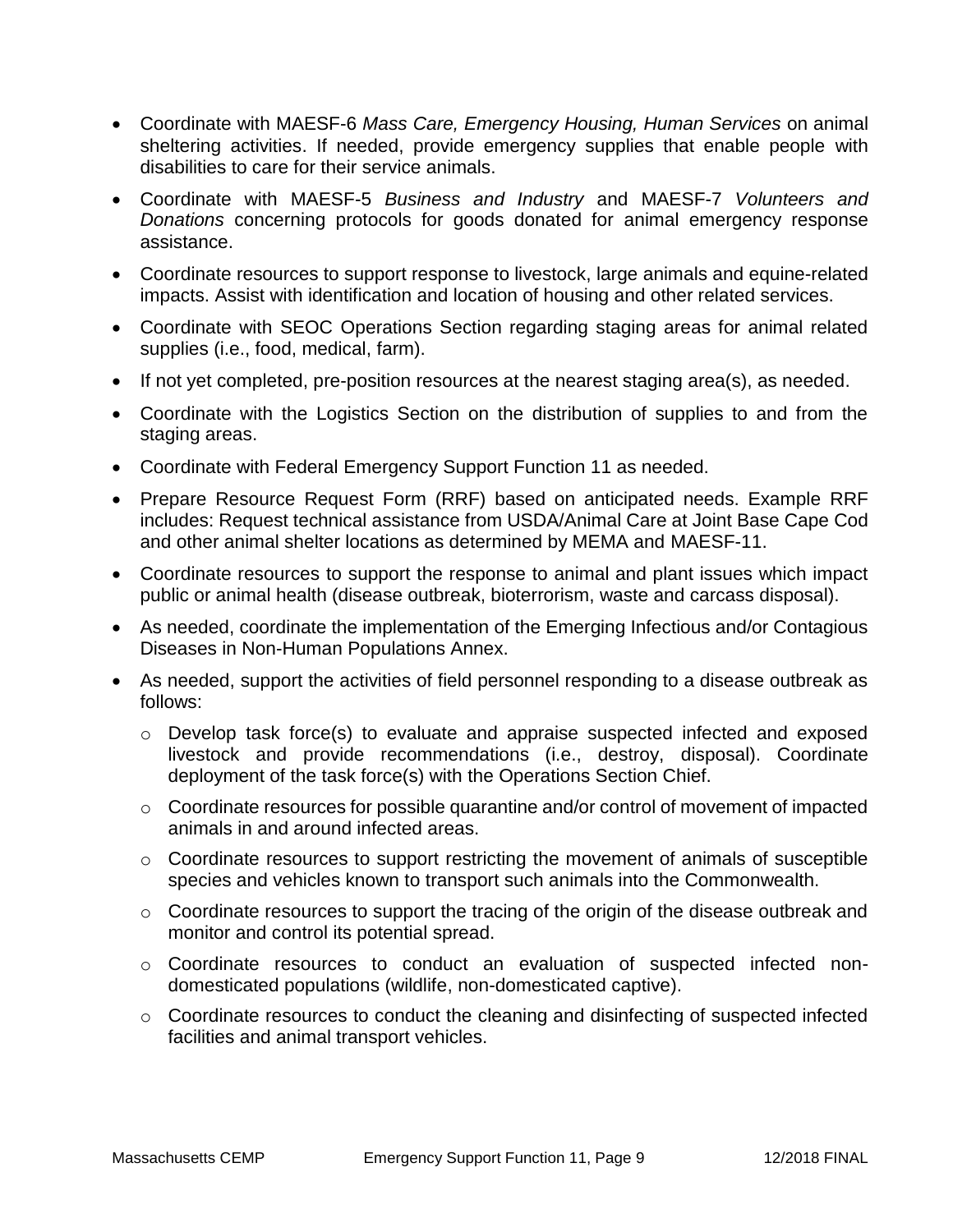- Coordinate with MAESF-15 *Public Information and External Affairs* to provide information to the public, industry, and local government on impacts to animal and public health, movement controls and eradication.
- Ensure appropriate staffing levels at the SEOC for MAESF-11 to support the mission for each shift.
- Implement cost accounting measures for tracking deployed personnel, equipment, materials, and other costs incurred by supporting MAESF-11 response actions during the incident.

#### **Continuing Response**

- Coordinate with other MAESFs represented at the SEOC to provide support to address nuisance and public health concerns (rabies and/or zoonotic animal related diseases) involving wildlife that may be deceased, or escaped confinement or displaced from their natural habitat.
- Coordinate with other MAESFs that may have authorities, resources, capabilities, or expertise necessary to support MAESF-11 missions.
- Continue to gather and provide situational awareness.
- Provide information to the Planning Section as needed to update Situational Awareness Statements and EOC Rosters.
- As necessary, coordinate resources to support the following response activities:
	- o Capturing of injured and displaced animals.
	- o Sheltering of, provision of medical care for, relocation, and reunification of animals with their owners.
	- o Acquisition of additional food and supplies to support the relief efforts.
	- o Identification and location of housing and other related services for displaced livestock.
	- o Tracing the origin of disease outbreak and monitor and control its potential spread.
	- $\circ$  Evaluating and diagnosing animals suspected of having infectious or contagious disease.
	- o Issuing and enforcing animal disease quarantines.
	- o Timely and proper carcass disposal.
	- o Assessing and responding to emergency issues relating to crops and plant pest infestation.
	- o Minimizing public health and economic impacts of food and agriculture-related incidents.
	- $\circ$  Coordinating surveillance and eradication of plant pests which may pose a potential threat to agriculture.
	- o Clean-up of large agricultural wastes.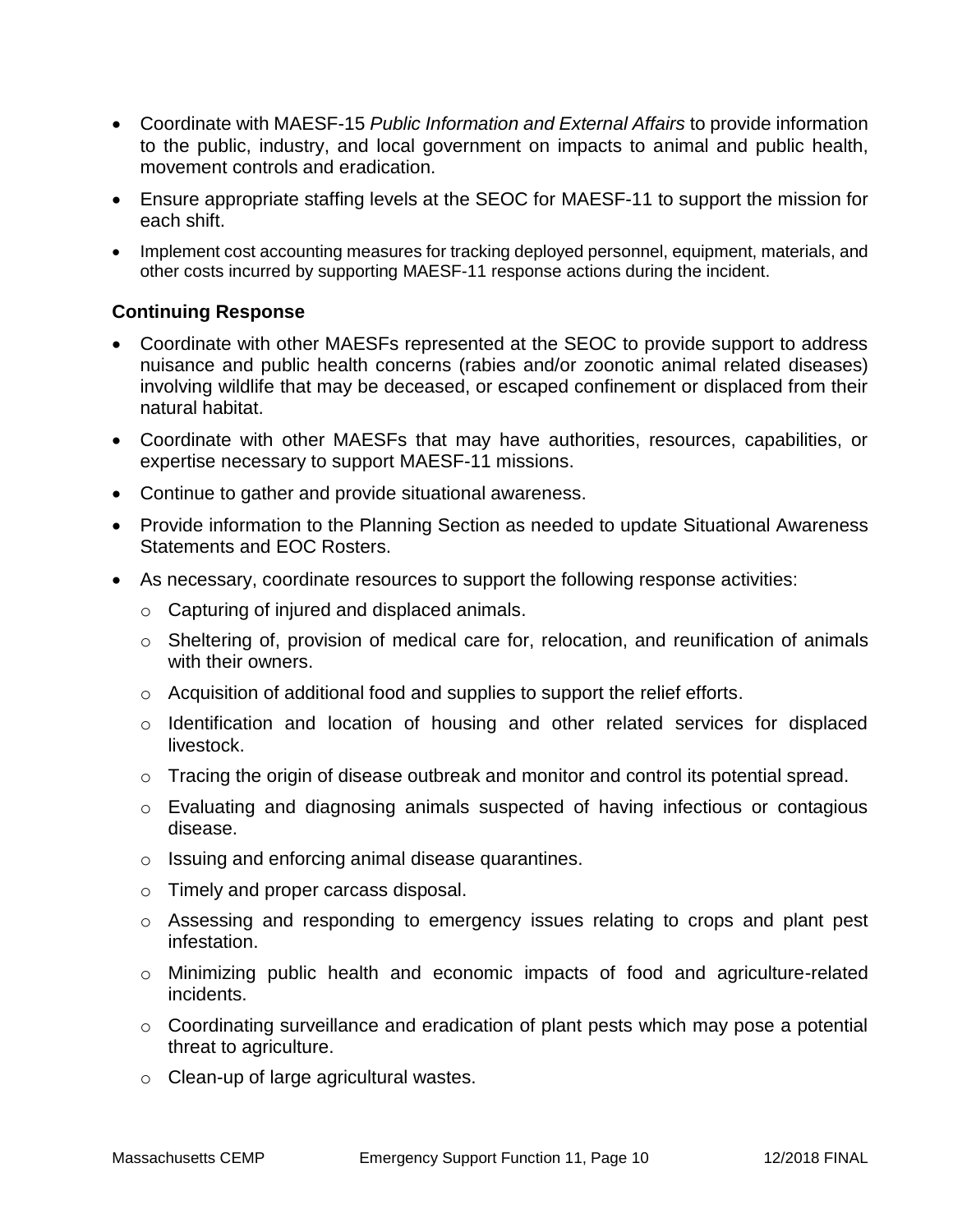- Ensure appropriate staffing levels at the SEOC for MAESF-11 as determined by the SEOC Planning Section Chief and SEOC Operations Section Chief.
- Ensure staff briefings are conducted during shift changes and at designated times throughout the event.
- Continue to coordinate with MAESF-1 *Transportation* on any transportation needs for animals.
- Continue to coordinate with MAESF-6 *Mass Care, Emergency Housing, Human Services* on animal sheltering activities.

#### **c. Recovery Actions**

- Coordinate recovery actions with MAESF-14 *Recovery*.
- Coordinate resources to support the consolidation or closing of animal shelters or confinement areas.
- Coordinate resources to support long-term maintenance, placement or disposition of animals that cannot be returned to their normal habitat or those that have been separated from their owners.
- Coordinate with support agencies to ensure financial tracking of all deployed assets and adequate cost accounting measures are being used. Generate summary reports and share with the SEOC.
- Participate in after action meetings and review after action reports as appropriate.

#### **d. Mitigation Actions**

- Conduct assessments of MAESF-11 capabilities to identify potential shortfalls.
- Develop plans to mitigate identified shortfalls of resources.

# **4.0. RESPONSIBILITIES**

## **4.1. MAESF-11 Primary Agency Responsibilities**

- Regularly meet and coordinate with MAESF-11 supporting agencies, to:
	- Maintain a list of critical contacts, noting any changes to MEMA
	- Maintain a list of ESF-specific assets which could be deployed during an emergency
	- Maintain the ESF-11 Toolkit
	- Report any unmet needs to MEMA
- Staff the MAESF-11 work station at the SEOC.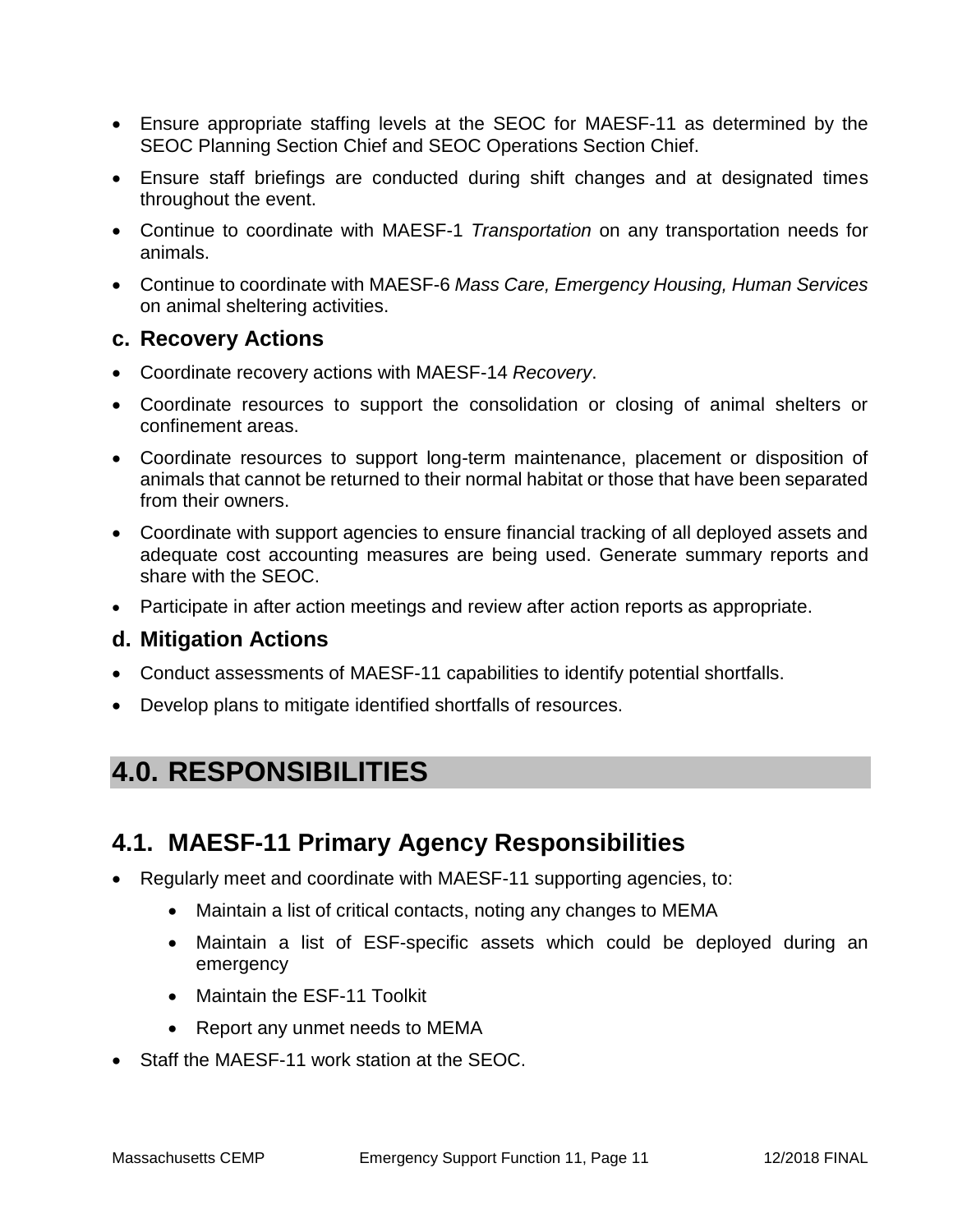- Identify support agencies that may be needed to support mission requests and take the necessary steps to ensure that support agencies are activated or placed on standby, as needed.
- Ensure agencies assigned to MAESF-11, in coordination with MEMA, are responding to assigned requests for assistance.
- Assist the SEOC Operations Section in identifying, prioritizing and coordinating resource needs related to animal and agriculture protection.
- Coordinate actions with appropriate partner organizations when performing animal related missions.
- Serve as a liaison between the SEOC and support agencies that have been activated to support animal and agricultural missions.
- Ensure the overall coordination and provision of situational awareness by MAESF-11.
- Provide documentation, tracking and updates on requests for assistance.
- Coordinate with other MAESFs on resource needs and to obtain information regarding organizations that may be able to supplement local and state resources for animal and agricultural protection.
- Ensure that necessary cost accounting measures are being used by all MAESF-11 agencies and that summary reports are generated as needed and shared with Finance Section Chief.
- Coordinate with other volunteer groups, and organizations that may be able to supplement local and state animal and agriculture response resources.
- Coordinate demobilization of MAESF-11 when directed by MEMA.
- Coordinate with MAESF-11 support agencies to identify resources to assist in the impact assessment process as needed or required.
- While Primary Agencies are designated in advance, this may be subject to change during an SEOC Activation, dependent on the specific circumstances and needs of the incident, and therefore the agency most appropriate to take the primary assignment.

#### **a. Massachusetts Department of Agricultural Resources**

- Serve as the lead agency for animal sheltering and coordination.
- Assess stability of impacted area and determine animal related response needs.
- Coordinate veterinary resources to monitor the health of rescued animals, those in emergency shelters and livestock.
- Coordinate information on facilities that could serve as emergency animal shelters for all species.
- Provide information on status of agricultural crops both for humans and animals, producers and resources.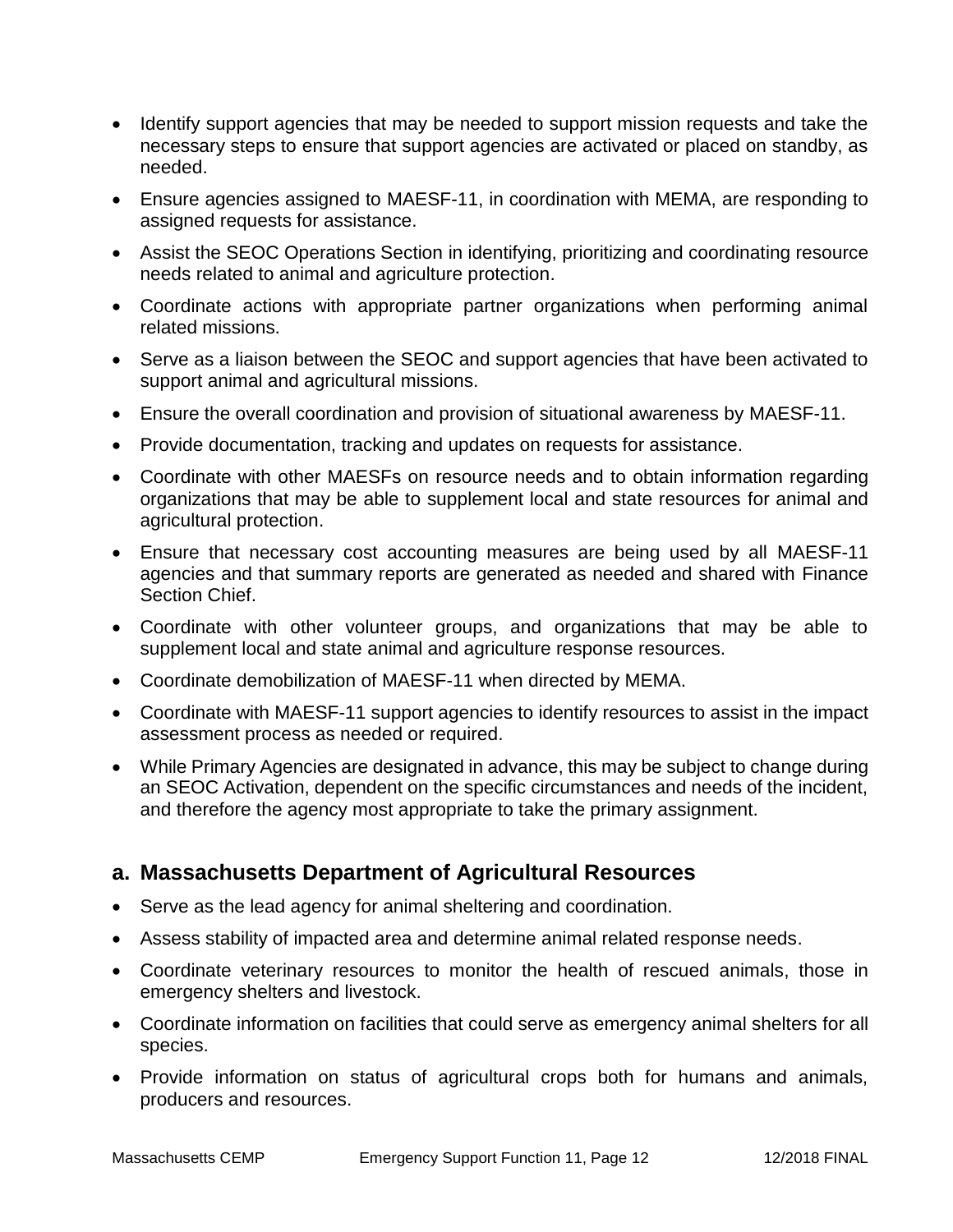- DAR, along with USDA/APHIS will minimize the impacts of pests and diseases entering the state via imported produce and plants.
- Coordinate resources to enforce state animal control statutes.
- Coordinate resources to support diagnostic laboratory support.
- Communicate and coordinate with counterparts in other states.
- Coordinate with USDA/APHIS to support disease control efforts.
- Provide technical assistance along with USDA/Farm Service Agency and UMass Extension to help define the limits of agricultural areas that have been impacted by infectious and/or contagious disease for both human food and animal crops.
- Coordinate and provide information on decisions to be made about quarantining impacted human food and animal crops.
- Coordinate with USDA/FSA and MA Farm Bureau and provide information for Massachusetts farmers whose crops and/or livestock may be impacted by the emergency.
- Coordinate the mission of veterinary teams that have been deployed.
- Distribute scientific, procedural and diagnostic information on animal disease and/or disaster impacts to animals to veterinarians practicing in Massachusetts.
- Coordinate with MAESF-8 *Public Health and Medical Services* to determine needs to shelter impacted or potentially impacted animals and/or place them on stored feed and water.
- Coordinate resources to evaluate and diagnose animals suspected of having infectious or contagious disease; impose quarantines and movement restrictions as necessary to prevent spread of disease and ensure eradication of disease.
- Coordinate resources to assist with vector control when vectors are involved in a disease outbreak.
- Coordinate the appraisal and compensation of diseased or susceptible animals and/or property prior to destruction.
- Identify and document information on dead animals and support the removal and proper disposal of carcasses.
- Prepare official notices to the farming community relative to disease outbreak and efforts to control it.
- Coordinate development of public information statements with MDPH and the MEMA Public Information Officer.

# **4.2. MAESF-11 Supporting Agency Responsibilities**

All agencies who have not been designated as the primary agency at the time MAESF-11 is activated will assume a support agency role. The depth and breadth of the support agency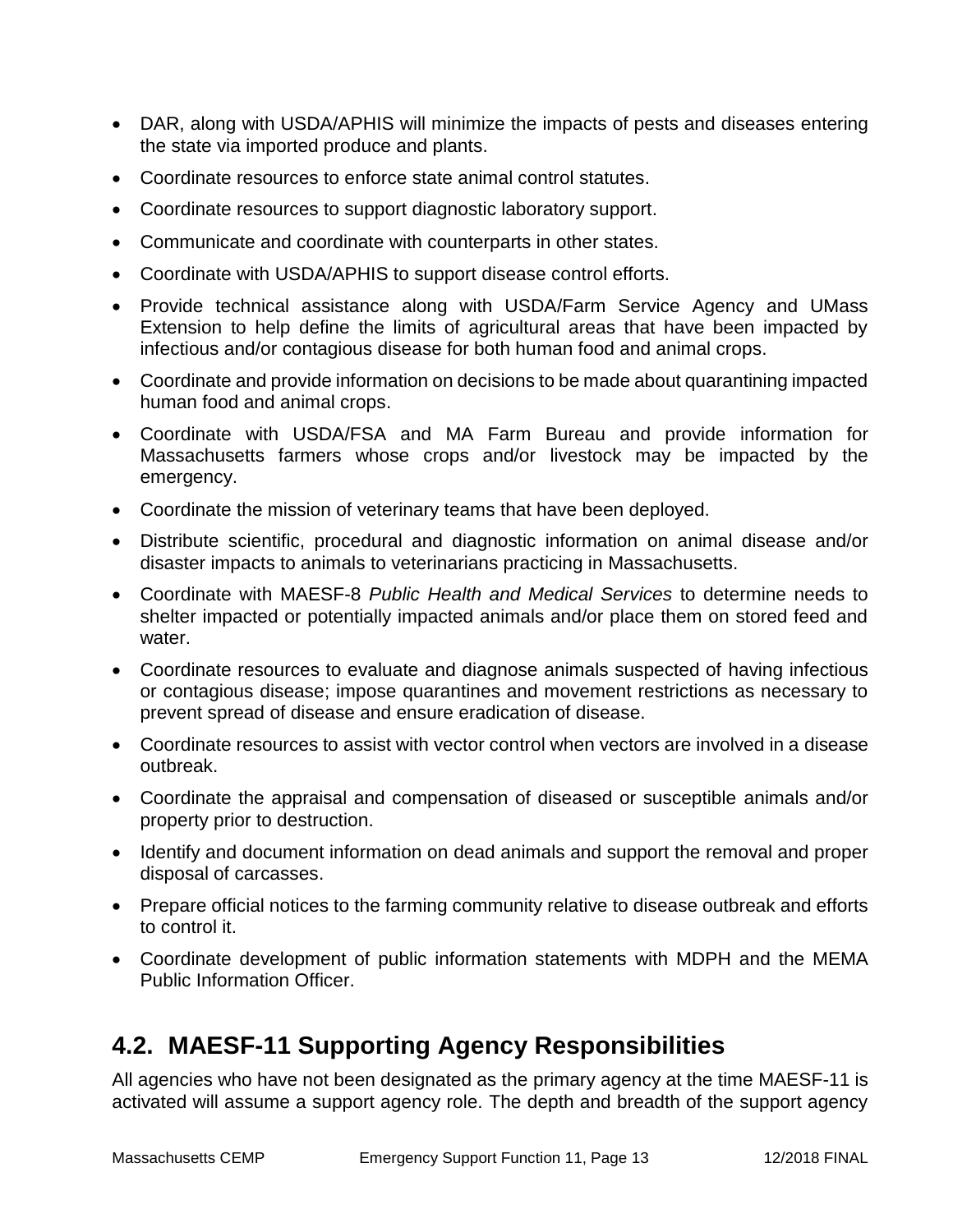responsibilities will be dependent upon the nature of the emergency, but a full range of responsibilities for each responsible/support agency is detailed below.

#### **a. Massachusetts Department of Public Heath**

- Confirm information that determines if an animal-related disease is or could become zoonotic.
- Identify human health risks associated with animal and zoonotic diseases.
- Coordinate with DAR to evaluate the risks and impacts of an animal or zoonotic disease on public health.
- For zoonotic disease, assess stability of impacted area and determine prevention-related animal response needs.
- Coordinate information on preventative measures.
- Assist local medical facilities in gaining access to not readily available medications for treating and/or preventing zoonotic disease, if necessary.
- Provide advice regarding health effects of the disease outbreak and its management and prevention to the public and health care providers.
- Provide technical assistance to Department of Environmental Protection in identifying animal carcass disposal sites within local jurisdictions.
- Provide technical assistance on eradication operations to ensure that the health and safety of workers is being protected.
- Provide technical assistance regarding the removal and proper disposal of animal carcasses classified as contaminated animal waste according to 105 CMR 480.010.
- Collaborate with DAR and the MEMA Public Information Officer regarding the development and release of information to the general public on impacts of the ongoing emergency to public health and recommended preventative measures the public should take.
- Communicate and coordinate with counterparts in other states.

### **b. Department of Fish and Game/Division of Fisheries and Wildlife**

- Coordinate resources to assist in the capture of animals that have escaped confinement or have been displaced from their natural habitat as a result of an emergency.
- Coordinate resources to provide for the capture, management and care of wild animals, including protected and endangered species that may have become displaced as a result of an emergency. Coordinate resources to return captured wild animals to their natural environment.
- Coordinate resources to enforce state wildlife laws, Massachusetts General Law Chapters 131 and 131A, as amended.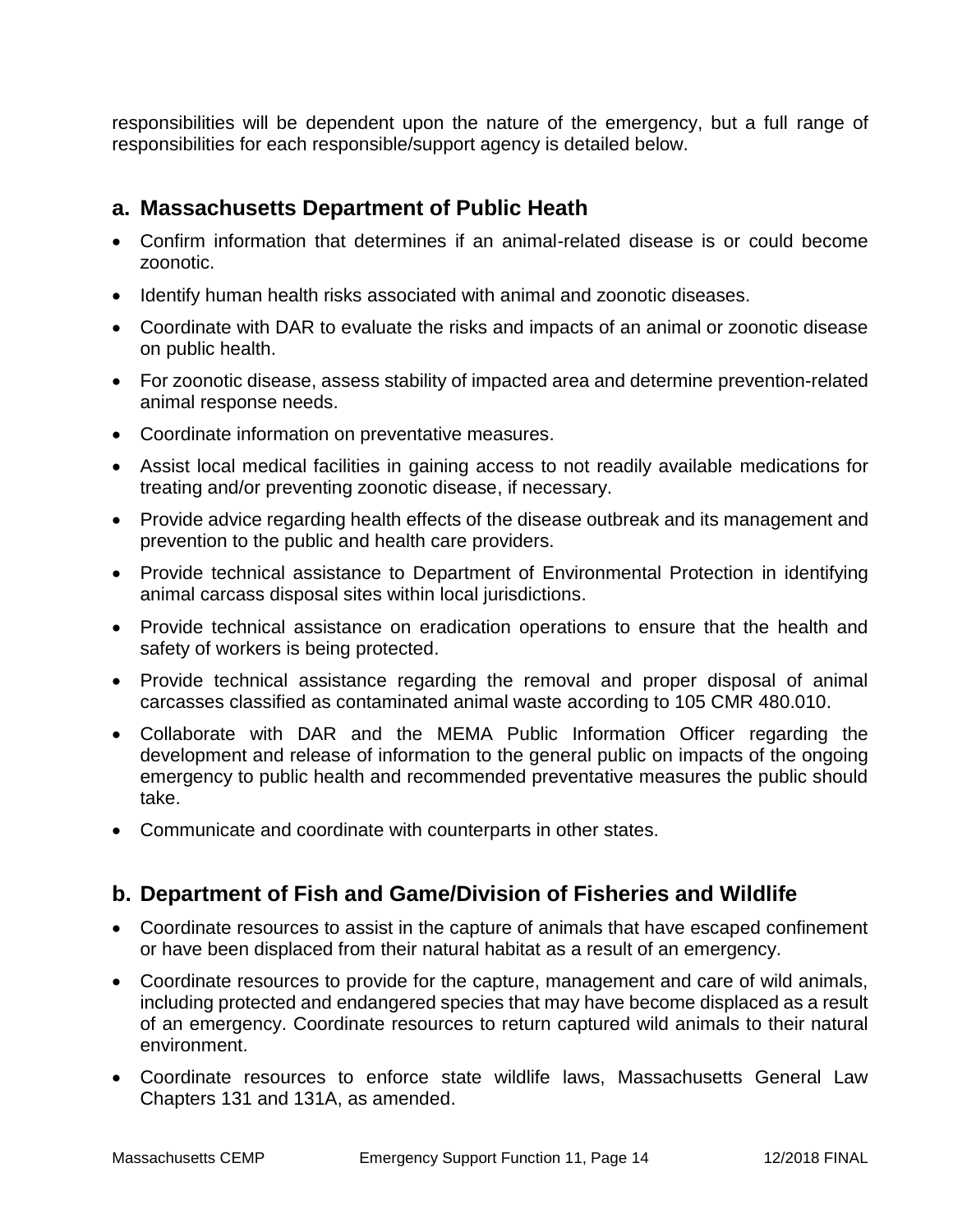- Coordinate resources to assist in the diagnosis of animal disease.
- Facilitate the establishment of prohibitions on game, bird, and fish products in controlled areas.
- Coordinate resources to support the surveillance on susceptible wild animal species as required.
- Coordinate with agencies and organizations that may be involved when wildlife disease eradication activities are required during in an outbreak.

### **c. Massachusetts Environmental Police**

- Coordinate resources to provide a statewide uniformed, fully armed law enforcement presence when dealing with disaster.
- Coordinate resources to provide security, law enforcement, and traffic control as required.
- Coordinate resources to assist in the capture of animals that have escaped confinement or have been displaced from their natural habitat as a result of an emergency.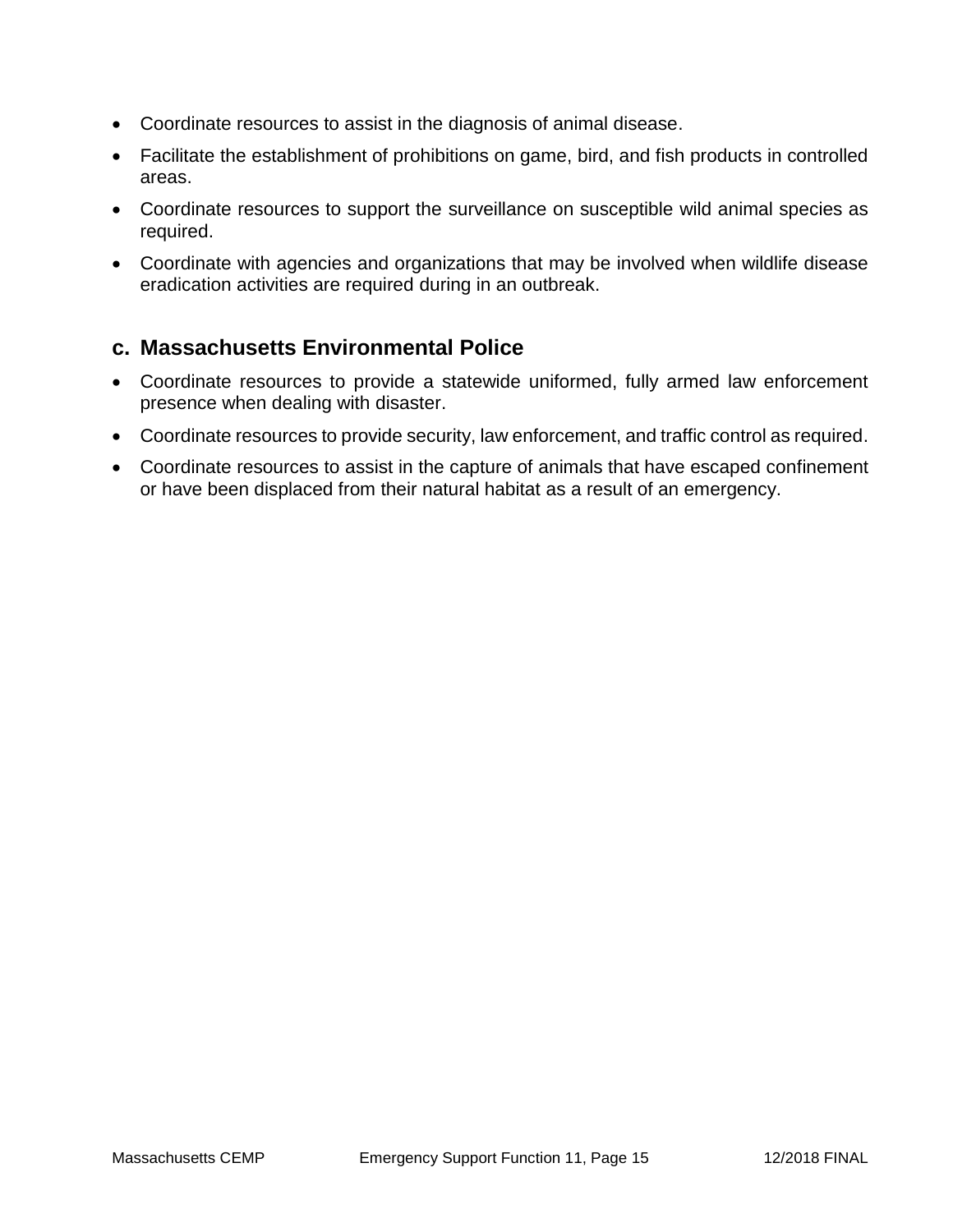- Coordinate resources to provide for the capture, management and care of wild animals, including protected and endangered species that may have become displaced as a result of an emergency. Coordinate resources to return captured wild animals to their natural environment.
- Coordinate resources to enforce Massachusetts General Law Chapter 21A (entering on and passing through private property, keeping or disposing of sick, dead, injured or helpless wildlife).
- Coordinate resources to enforce state wildlife laws, Massachusetts General Law Chapters 131 and 131A, as amended.
- Coordinate resources to assist in animal health movement control.
- Coordinate resources to conduct security patrols of forestry areas.
- Coordinate resources to provide support in reducing infected and exposed wildlife populations, as required.
- Identify locations of cleaning and disinfecting stations.
- Coordinate resources to enforce prohibitions on game, bird, and fish products in controlled areas.
- Coordinate resources to support eradication activities under the supervision of the DAR and/or USDA/APHIS.
- Communicate and coordinate with other environmental law enforcement agencies in the northeastern United States.

#### **d. Department of Environmental Protection**

- Coordinate resources to assess stability of impacted area and determine animal related response needs.
- Provide technical advice on identification of and closure of cleaning and disinfecting stations.
- Provide technical assistance on the environmental impacts of animal carcass disposal options.
- Provide technical assistance to disposal teams regarding environmental protection precautions and environmental regulations.
- Identify requirements for and assist in gaining approval for regulated disposal and treatment activities.
- Coordinate resources to support the removal and proper disposal of animal carcasses.
- Coordinate resources to document information on all deceased animals for later identification.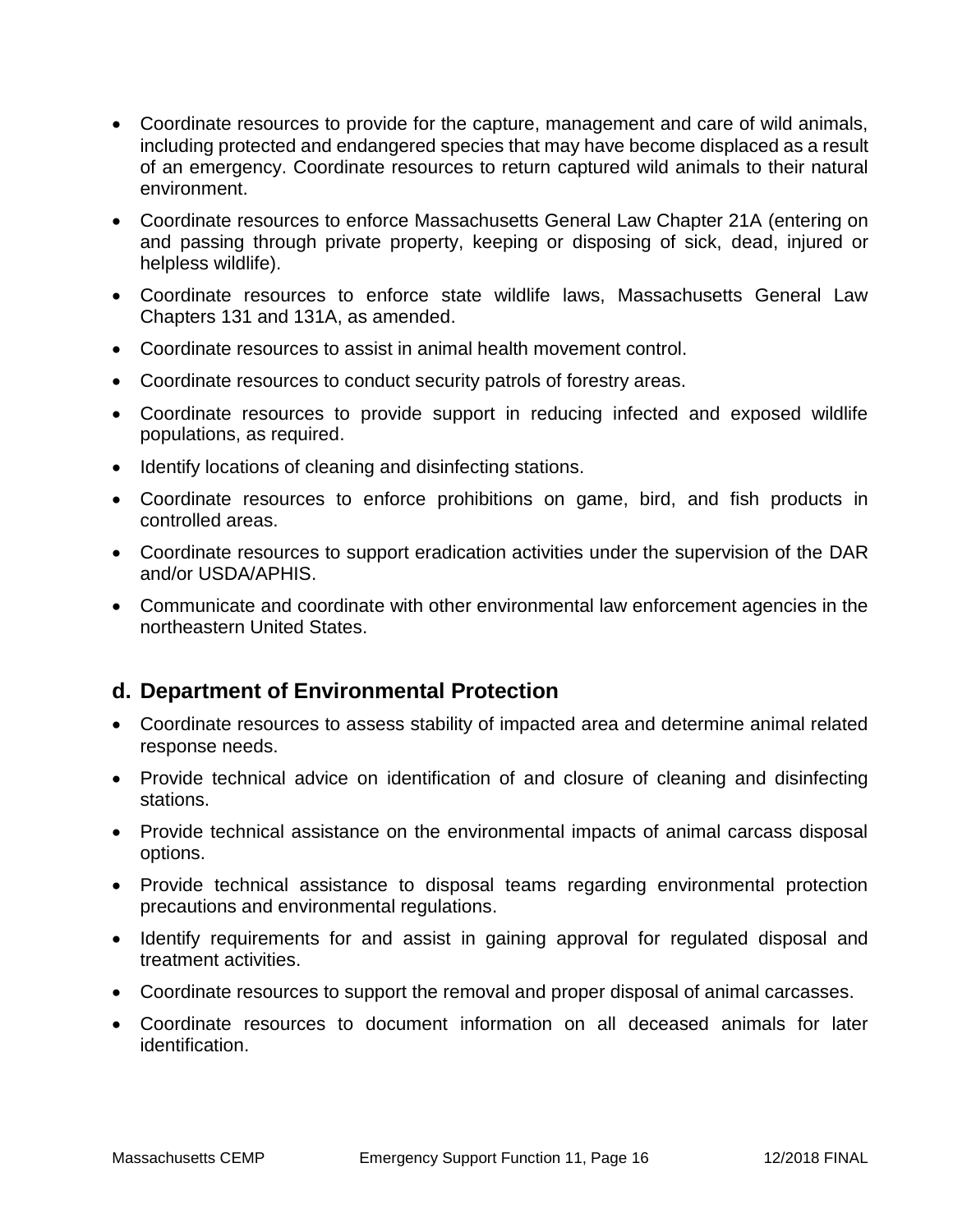- Assist monitoring environmental impacts of outbreak activities during and following the recovery phase.
- Coordinate with DAR, MDPH and the MEMA Public Information Officer to develop and release information to general public regarding quarantine areas, rabies alert, public service information, etc.

#### **e. Department of Conservation and Recreation**

- Assess stability of impacted area and determine animal-related response needs.
- Coordinate resources to provide temporary accommodations for field operation teams.
- Coordinate resources to assist in the patrolling of forests.

#### **f. Massachusetts Gaming Commission**

- Coordinate resources to provide emergency animal shelter facilities.
- Coordinate with local racetracks on the use of their resources.

### **g. United States Department of Agriculture/Animal and Plant Health Inspection Service**

- Provide technical assistance to MAESF-11 as requested.
- Coordinate resources to assist in the capture of animals that have escaped confinement or have been displaced from their natural habitat as a result of an emergency.
- Coordinate resources with DAR to direct eradication activities including evaluation, epidemiology, trace back, vector control, transportation permit systems, quarantine, depopulation, disposal, cleaning and disinfecting.
- Coordinate with DAR to facilitate the allocation of funding to compensate owners of destroyed animals.
- Coordinate development of public information statements with DAR, MDPH and the MEMA Public Information Officer.
- Provide DAR updated information on donated pet foods and supplies through Non-Governmental Organizations.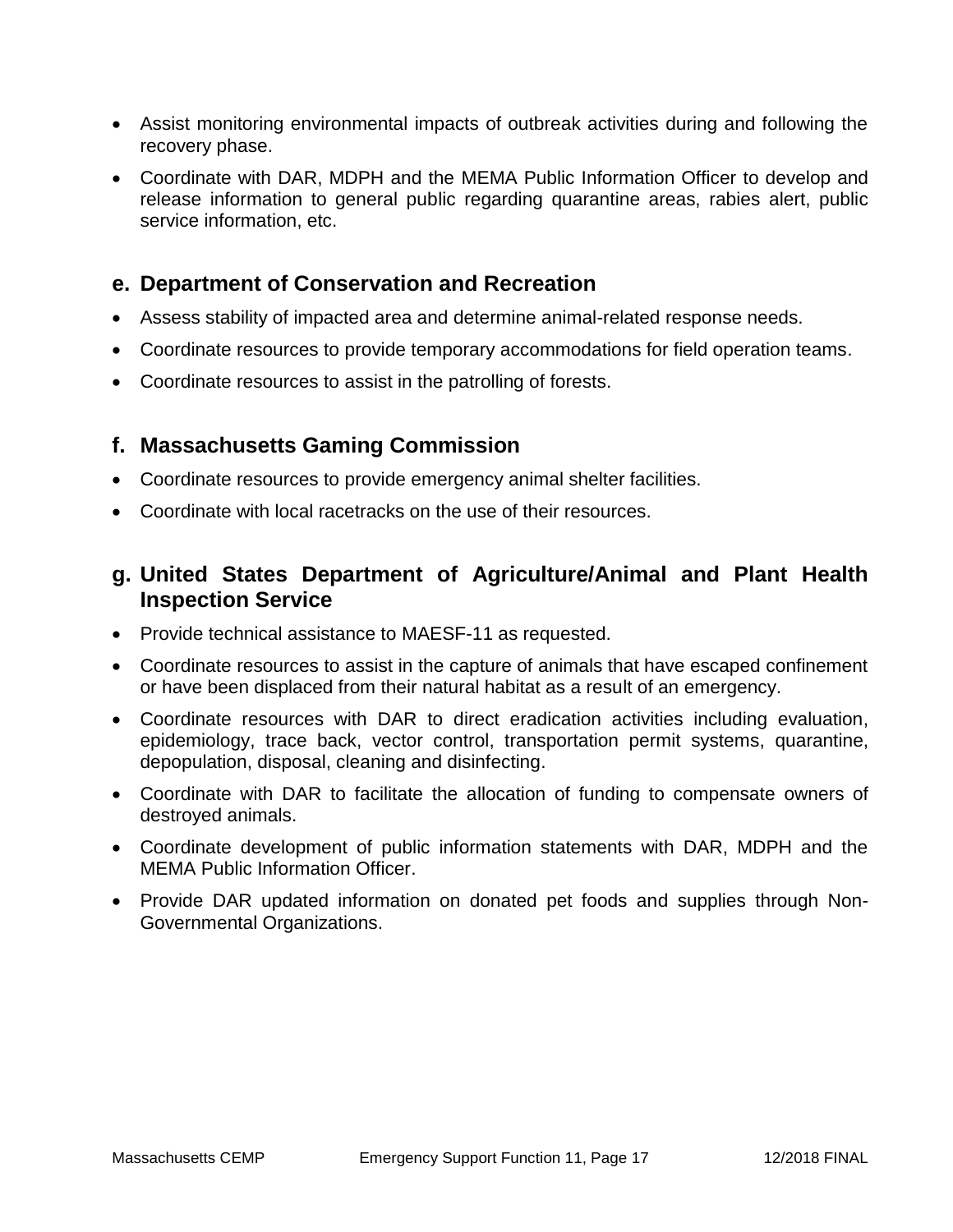### **h. United States Fish and Wildlife Service**

- Coordinate resources to support the transportation, rehabilitation and sheltering of injured and displaced wildlife.
- Coordinate resources to support the capturing and returning wildlife to original environment.
- Provide medical care to animals exposed to/contaminated by any material threat.

#### **i. United States Department of Health and Human Services, National Veterinary Response Team**

- Perform veterinary infrastructure assessment.
- Provide acute care and stabilization of ill and injured companion and service animals, horses and other large animals.
- Provide veterinary medical care to sheltered companion and service animals.
- Provide veterinary medical support to working animals (search & rescue, law enforcement agencies, including horses).
- Perform veterinary health screening of evacuated animals.
- Consult on issues of public health concern including zoonotic disease prevention and environmental assessment.
- Provide supplemental veterinary support for an emergency response to disasters that may affect exotic animals, wildlife and zoo animals.
- Provide veterinary medical care to laboratory animals in research facilities.
- Provide medical care to animals exposed to/contaminated by any material threat.

### **j. International Fund for Animal Welfare**

- Coordinate resources to assist in the capture of animals that have escaped confinement or have been displaced from their natural habitat as a result of an emergency.
- Coordinate resources to support pre-and post-emergency/disaster shelters.
- Coordinate resources to set up shelters to house and care for rescued and displaced animals with their owners when possible.
- Coordinate resources to provide humane care and handling of animals by opening treatment/euthanasia assistance stations.
- Coordinate resources to provide emergency care to injured animals.
- Marine Mammal Rescue and Research Team will provide medical care to marine mammals.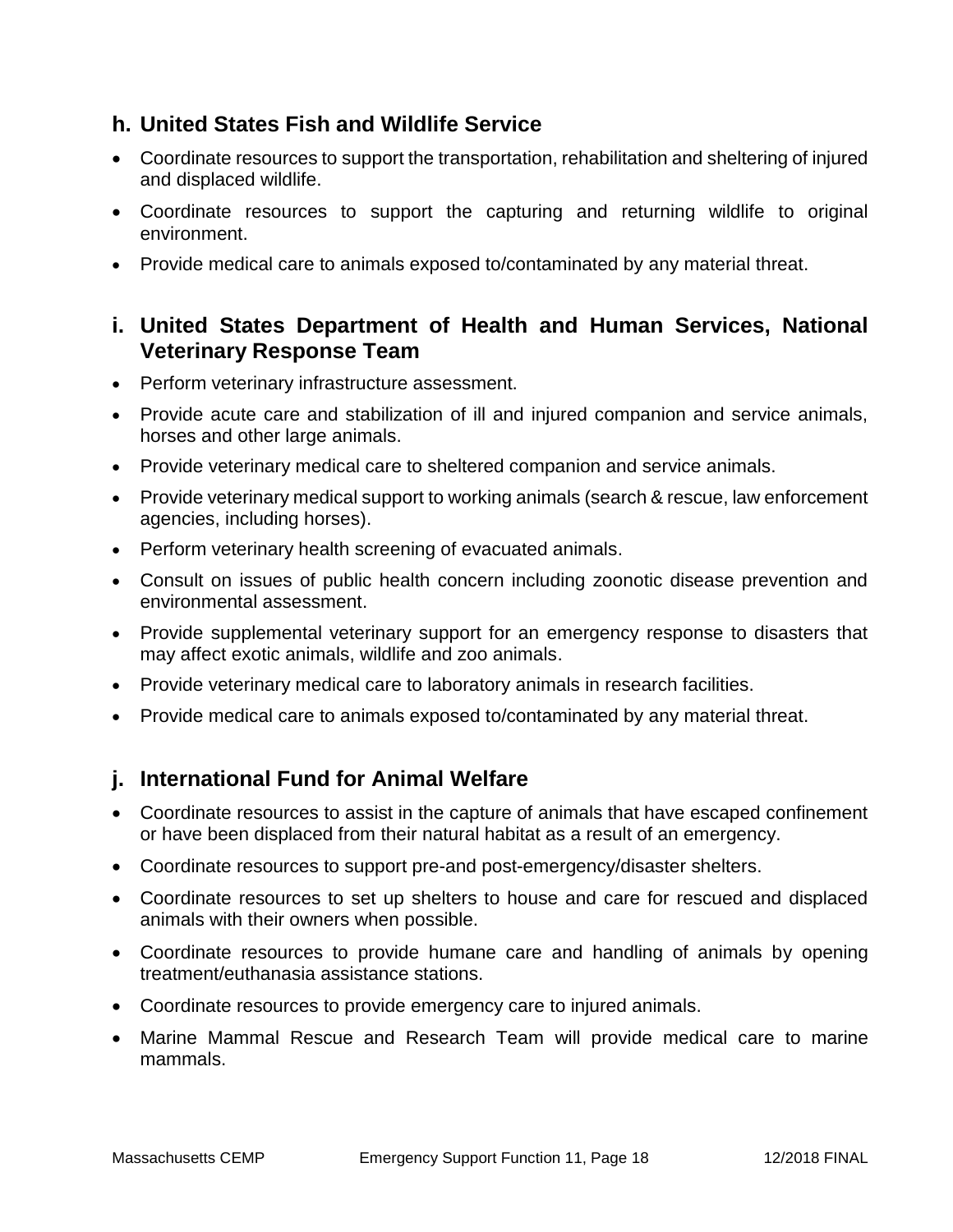### **k. Animal Rescue League of Boston**

- Coordinate resources to assist in the capture of animals that have escaped confinement or have been displaced from their natural habitat as a result of an emergency.
- Coordinate resources to facilitate the transportation of injured, stray, or nuisance animals to animal care facilities.
- Coordinate resources to support the impounding of animals that are free, unrestrained or not under control.
- Coordinate resources to provide emergency care to injured animals.
- Coordinate resources to support pre- and post-emergency/disaster animal shelters.
- Coordinate provision of emergency animal shelter staffing assistance.
- Coordinate resources to support treatment/euthanasia assistance stations.
- Coordinate resources to assist emergency response teams with animal related problems.
- Coordinate resources to enforce state animal control statues (Massachusetts General Law, Chapters 140 and Chapter 272, as amended).
- Coordinate resources to investigate animal bites.
- Coordinate resources to assist with quarantining animals for observation.
- Coordinate resources to investigate animal cruelty and neglect complaints.
- Provide technical assistance and guidance on euthanizing domestic animals to ensure that such practices are carried out humanely.
- Coordinate the provision of trained personnel and appropriate equipment to assist in the handling and disposal of animals involved in the disease outbreak.

### **l. Massachusetts Society for the Prevention of Cruelty to Animals**

- Coordinate resources to assist in the capture of animals that have escaped confinement or have been displaced from their natural habitat as a result of an emergency.
- Coordinate resources to facilitate the transportation of injured, stray, or nuisance animals to animal care facilities.
- Coordinate resources to support the impounding of animals that are free, unrestrained or not under control.
- Coordinate resources to provide emergency care to injured animals.
- Coordinate resources to support pre- and post-emergency/disaster animal shelters.
- Coordinate provision of emergency animal shelter staffing assistance.
- Coordinate resources to support treatment/euthanasia assistance stations.
- Coordinate resources to assist emergency response teams with animal related problems.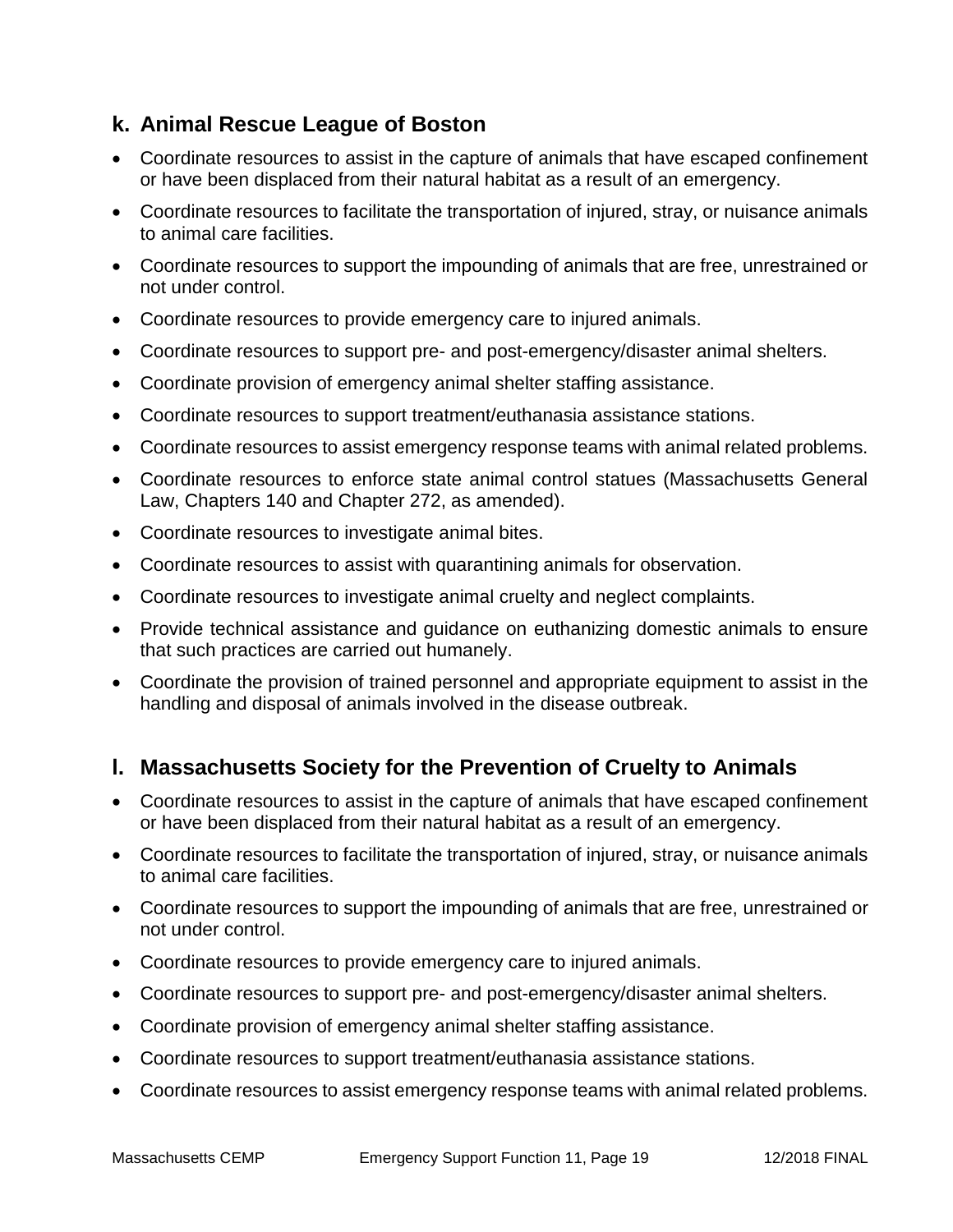- Coordinate resources to enforce state animal control statues (Massachusetts General Law, Chapters 140 and Chapter 272, as amended).
- Coordinate resources to investigate animal cruelty and neglect complaints.
- Provide technical assistance and guidance on euthanizing domestic animals to ensure that such practices are carried out humanely.
- Coordinate the provision of trained personnel and appropriate equipment to assist in the handling and disposal of animals involved in the disease outbreak.

### **m.Animal Control Officers Association of Massachusetts**

- Coordinate resources to assist in the capture of animals that have escaped confinement or have been displaced from their natural habitat as a result of an emergency.
- Coordinate resources to facilitate the transportation of injured, stray, or nuisance animals to animal care facilities.
- Coordinate resources to support the impounding of animals that are free, unrestrained or not under control.
- Coordinate resources to support pre- and post-emergency/disaster animal shelters.
- Coordinate provision of emergency animal shelter staffing assistance.
- Coordinate resources to assist emergency response teams with animal related problems.
- Coordinate resources to enforce state animal control statues (Massachusetts General Law, Chapters 140 and Chapter 272, as amended).
- Coordinate resources to investigate animal bites.
- Coordinate resources to identify properties where susceptible animals may be kept.
- Assist with identifying resources to assist with quarantining animals for observation.
- Coordinate resources to investigate animal cruelty and neglect complaints.
- Coordinate the provision of trained personnel and appropriate equipment to assist in the handling and disposal of animals involved in the disease outbreak.
- Coordinate resources to support treatment/euthanasia assistance stations.

### **n. Massachusetts Farm Bureau Federation**

- Provide assistance in defining, locating, contacting, and gaining access to properties with livestock in areas affected or potentially affected by a disease outbreak.
- Provide information as to the movement and sale of livestock.
- In coordination with DAR, develop and disseminate emergency information to agricultural entities.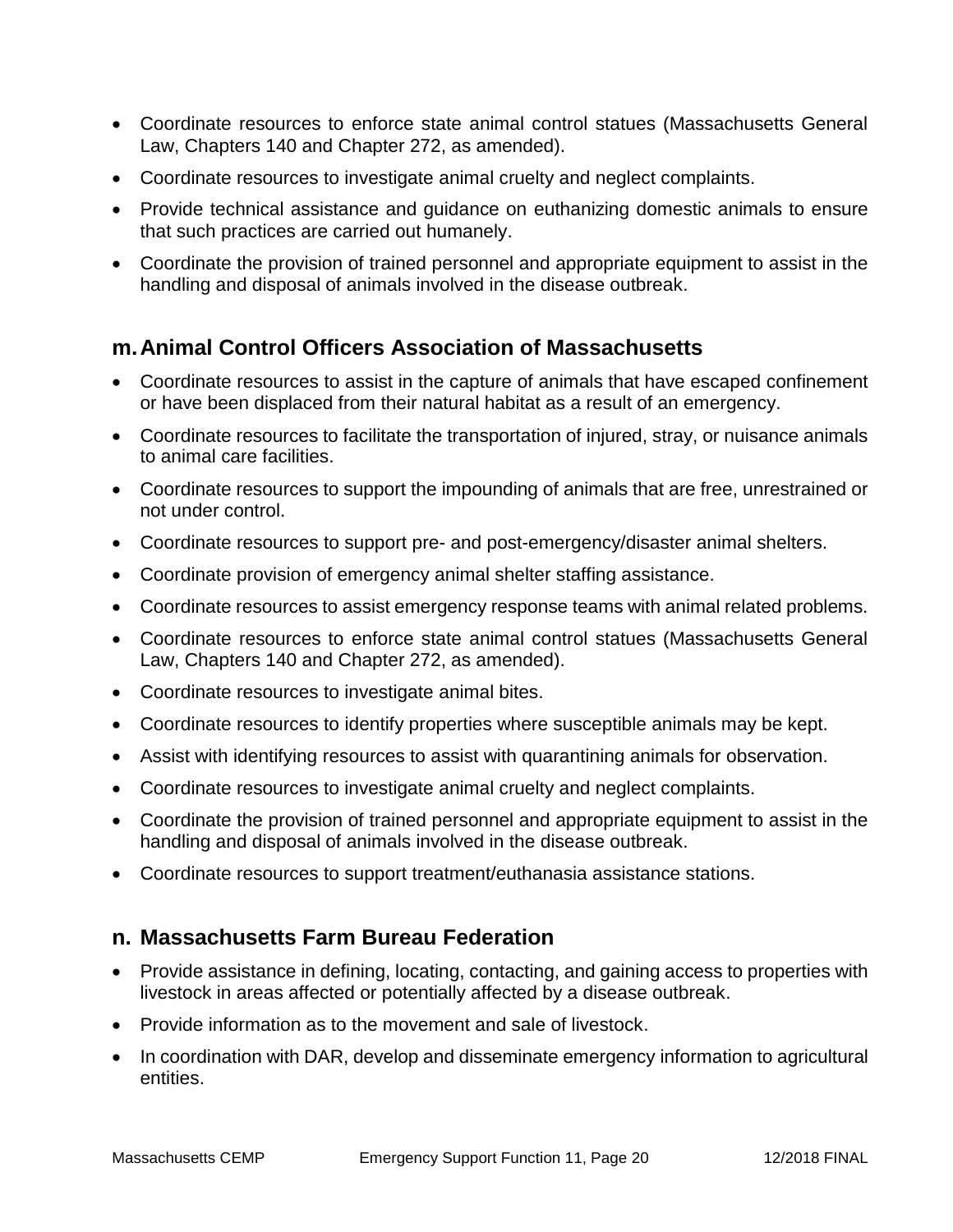#### **o. Massachusetts Veterinary Medical Association**

- Coordinate resources to provide emergency care to injured animals.
- Coordinate resources to establish triage units for the care of injured animals.
- Obtain emergency medical equipment, supplies and personnel for animals, as needed.
- Coordinate resources to administer rabies or other vaccinations and provide other medical support for animals in shelters.
- Coordinate resources to provide additional animal shelter support.
- Identify and coordinate resources to address human health risks associated with animal and/or zoonotic disease.
- Coordinate resources to provide humane care and handling of animals by opening emergency animal shelters as well as treatment/euthanasia assistance stations.
- In coordination with DAR, develop and provide technical information to veterinarians in Massachusetts concerning the nature of the infectious and/or contagious disease involved in a disease outbreak.
- Maintain and provide contact information on professionally active and retired veterinarians who may be enlisted in the effort to control the disease outbreak.

#### **p. National Animal Rescue and Sheltering Coalition**

Assist with the following activities when requested by either the MAESF-11 primary agency or MEMA:

- Coordinate resources to provide humane care and handling of animals by opening emergency animal shelters as well as treatment/euthanasia assistance stations.
- Coordinate the provision of trained volunteers, staff, vehicles, trailers, boats and rescue equipment to support requested missions.
- Coordinate the provision of small and large animal strike teams, as needed.
- Coordinate resources to support situational and rapid assessment.
- Coordinate resources to assist in the capture of animals that have escaped confinement or have been displaced from their natural habitat as a result of an emergency.
- Coordinate resources to provide emergency care to injured animals.

### **q. Zoo New England**

 When requested by either the MAESF-11 primary agency or MEMA, provide expertise and assistance in the capture, control and care of wild and exotic animals.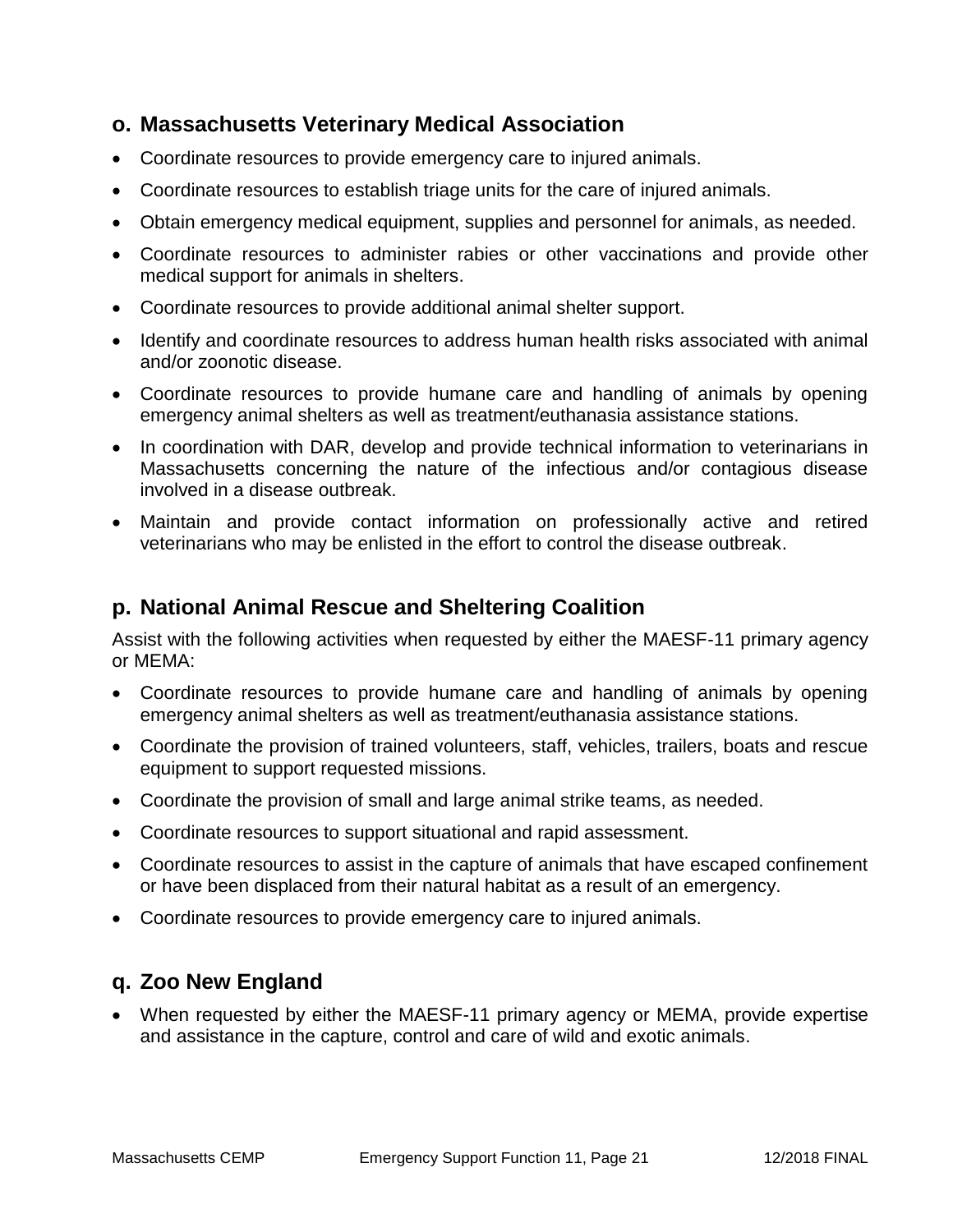#### **r. New England Aquarium**

 Provide expertise and assistance for mass stranding, rescue, care, capture and rehabilitation of aquatic animals.

## **4.3. Other Agencies**

Other agencies not explicitly covered in this annex may have authorities, resources, capabilities, or expertise required to support MAESF-11 activities. These agencies may be requested to support MAESF-11 activities as needed basis.

# **5.0. ADMINISTRATION AND LOGISTICS**

# **5.1. Staffing**

As required by Massachusetts Executive Order 144, all MAESF-11 responsible agencies and organizations must designate at least two personnel to act as SEOC liaisons. These liaisons should be knowledgeable about the resources and capabilities of their respective agencies and have access to the appropriate authorities for committing said resources and capabilities.

## **5.2. Mutual Aid**

The process for requesting mutual aid from entities either within or outside of Massachusetts is described in the "Mutual Aid" section of the State CEMP Base Plan.

## **5.3. Annex Review and Maintenance**

This annex will be updated every two years at a minimum, in accordance with the Emergency Management Program Administrative Policy, and will ensure that appropriate stakeholder input is incorporated into updates. Additionally, the annex will be reviewed following any exercise or activation of the plan that identifies potential improvements. Revisions to this annex will supersede all previous editions and will be effective immediately.

# **6.0. AUTHORITIES, RESOURCES, AND REFERENCES**

## **6.1. Authorities**

#### **a. State**

- Massachusetts Executive Order 144
- Massachusetts General Law, Chapter 33: Militia and Executive Order 144
- Massachusetts General Law Chapter 40, Section 4J: Public Safety Mutual Aid Agreement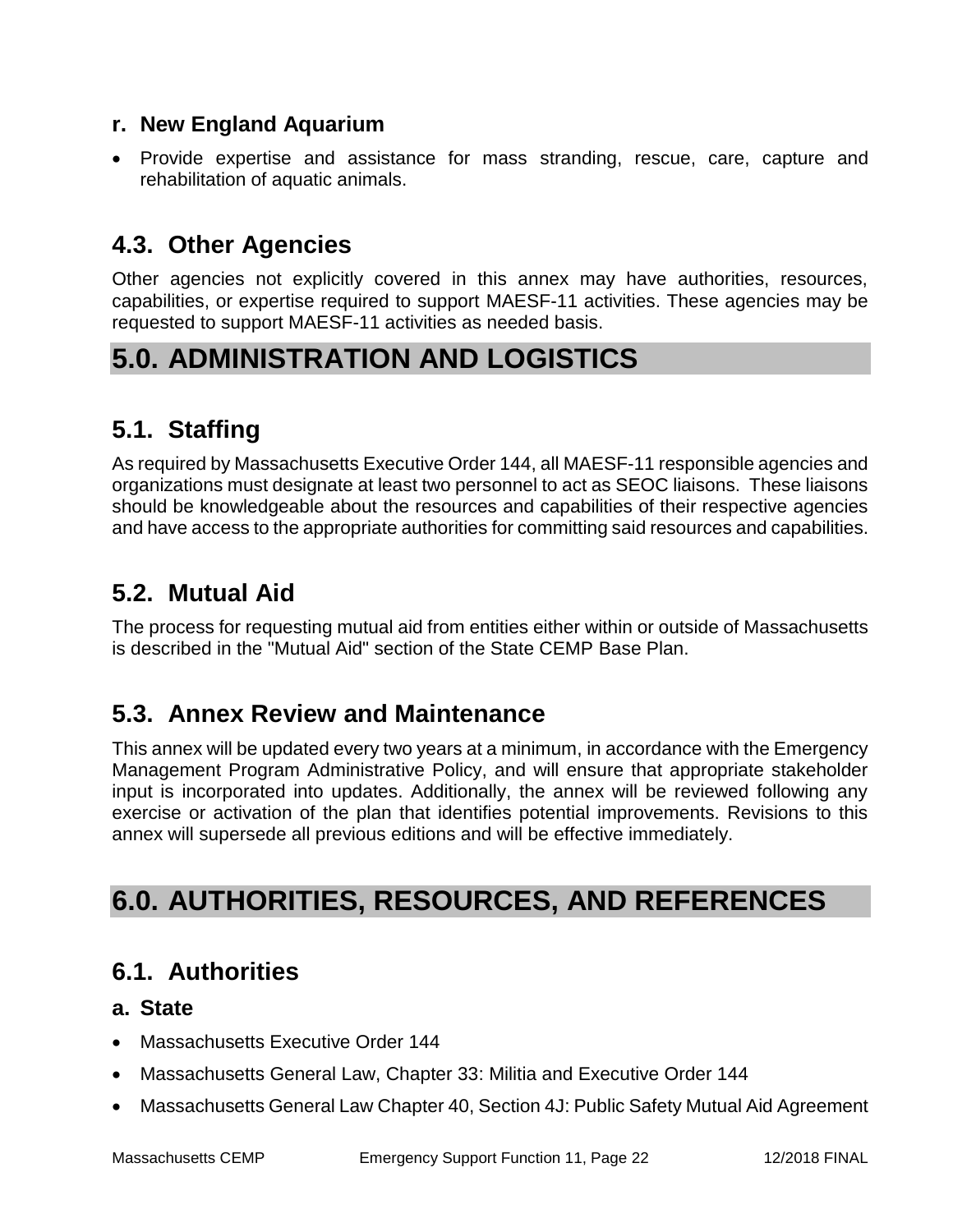- Massachusetts General Law, Chapter 94: Inspection and Sale of Food, Drugs and Various Articles
- Massachusetts General Law, Chapter 128: Agriculture and Conservation
- Massachusetts General Law, Chapter 129: Livestock Disease Control
- Massachusetts General Law, Chapter 140: Licenses
- Massachusetts General Law, Chapter 272, Section 77: Cruelty to Animals; prohibition from work involving contact with animals
- Massachusetts General Law, Chapter 131: Inland Fisheries and Game and Other Natural Resources
- Massachusetts General Law, Chapter 131A: Massachusetts Endangered Species Act
- Solid waste disposal
- 105 CMR 300 : Reportable Diseases, Surveillance, and Isolation and Quarantine Requirements; Section 300.140: Reporting of Animal Diseases with Zoonotic Potential by **Veterinarians**
- 105 CMR 480: Minimum Requirements for the Management of Medical or Biological **Waste** 
	- o Section 480.010: Definitions
	- o Section 200(A): Disposal; Blood and Blood Products
	- o Section 200(C): Disposal; Blood Saturated Materials, Cultures and Stocks of Infectious Agents and their Associated Biologicals Dialysis Waste
- Massachusetts General Law Chapter 40, Section 4J: Public Safety Mutual Aid Agreement
- Massachusetts General Law, Chapter 94: Inspection and Sale of Food, Drugs and Various Articles
- Massachusetts General Law, Chapter 128: Agriculture and Conservation
- Massachusetts General Law, Chapter 129: Livestock Disease Control
- Massachusetts General Law, Chapter 131: Inland Fisheries and Game and Other Natural Resources
- Massachusetts General Law, Chapter 131A: Massachusetts Endangered Species Act
- Commonwealth of Massachusetts legal authorities for responding to infectious animal disease are listed in the Annex for Emerging Infectious and/or Contagious Diseases in Non-Human Populations
- Chapter 54 of the Acts of 2014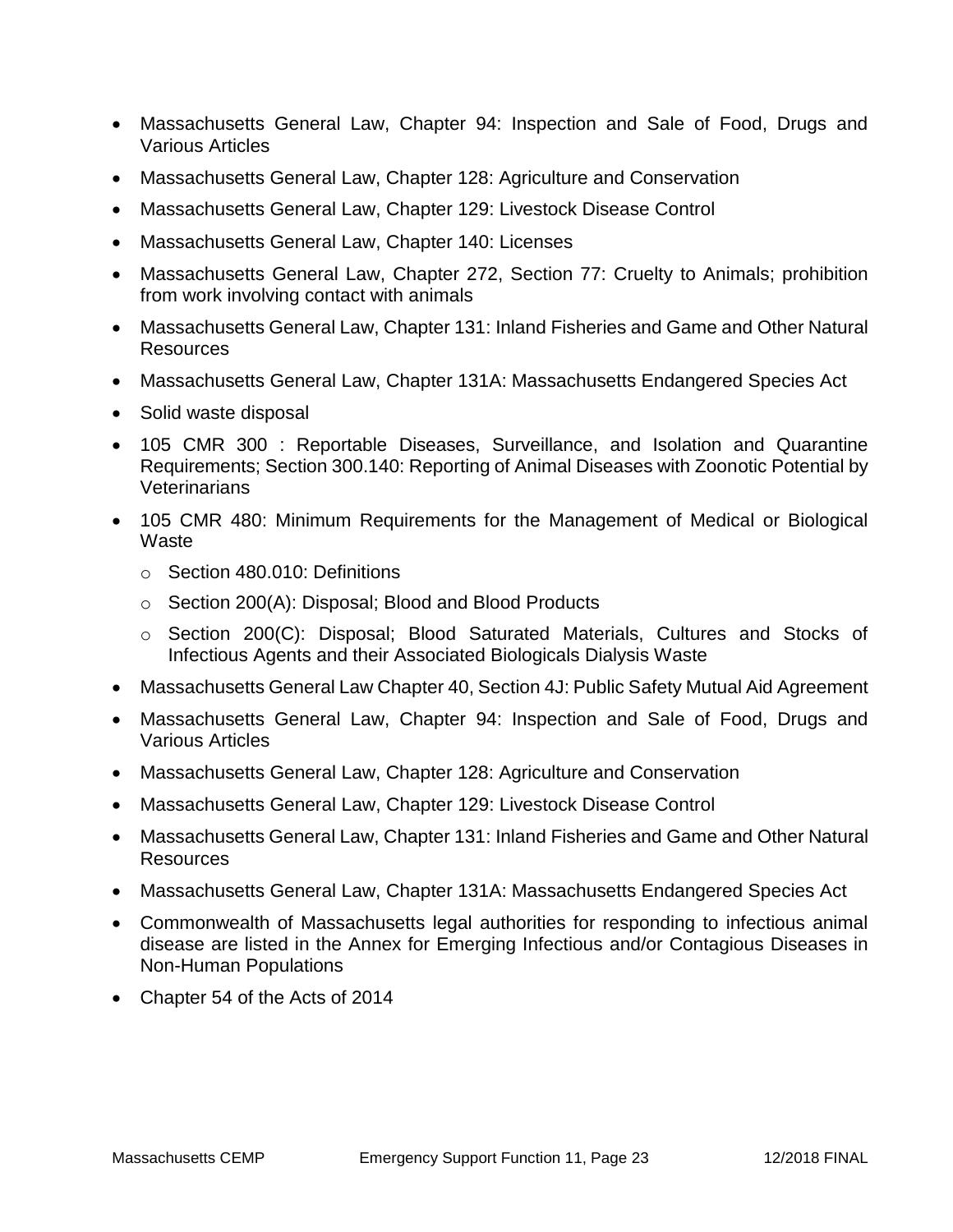### **b. Federal**

- The Disaster Relief Act of 1974, Public Law 93-288, as amended
- Public Law 100-707, (Robert T. Stafford Disaster Relief and Emergency Assistance Act)
- Pets Evacuation and Transportations Act of 2006
- Americans with Disabilities Act of 1990, as amended

## **6.2. Resources**

Association of Zoos and Aquariums

See Resources section of State CEMP Base Plan.

## **6.3. References**

- Massachusetts Comprehensive Emergency Management Plan
- Massachusetts Radiological Emergency Response Plan
- Cape Cod Emergency Traffic Plan
- Massachusetts Debris Management Plan
- Annex for Emerging Infectious and/or Contagious Diseases in Non-Human Populations
- Highly Pathogenic Avian Influenza (HPAI) Operations Coordination Plan
- SEOC ESF SOP Guidance Document
- Threat Hazard Identification and Risk Assessment (THIRA)
- Hazard Identification and Risk Assessment (HIRA)
- State Hazard Mitigation Plan

## **6.4. Terms**

**Agriculture** - "Farming" or "agriculture" shall include farming in all of its branches and the cultivation and tillage of the soil, dairying, the production, cultivation, growing and harvesting of any agricultural, aqua cultural, floricultural or horticultural commodities, the growing and harvesting of forest products upon forest land, the raising of livestock including horses, the keeping of horses as a commercial enterprise, the keeping and raising of poultry, swine, cattle and other domesticated animals used for food purposes, bees, fur-bearing animals, and any forestry or lumbering operations, performed by a farmer, who is hereby defined as one engaged in agriculture or farming as herein defined, or on a farm as an incident to or in conjunction with such farming operations, including preparations for market, delivery to storage or to market or to carriers for transportation to market.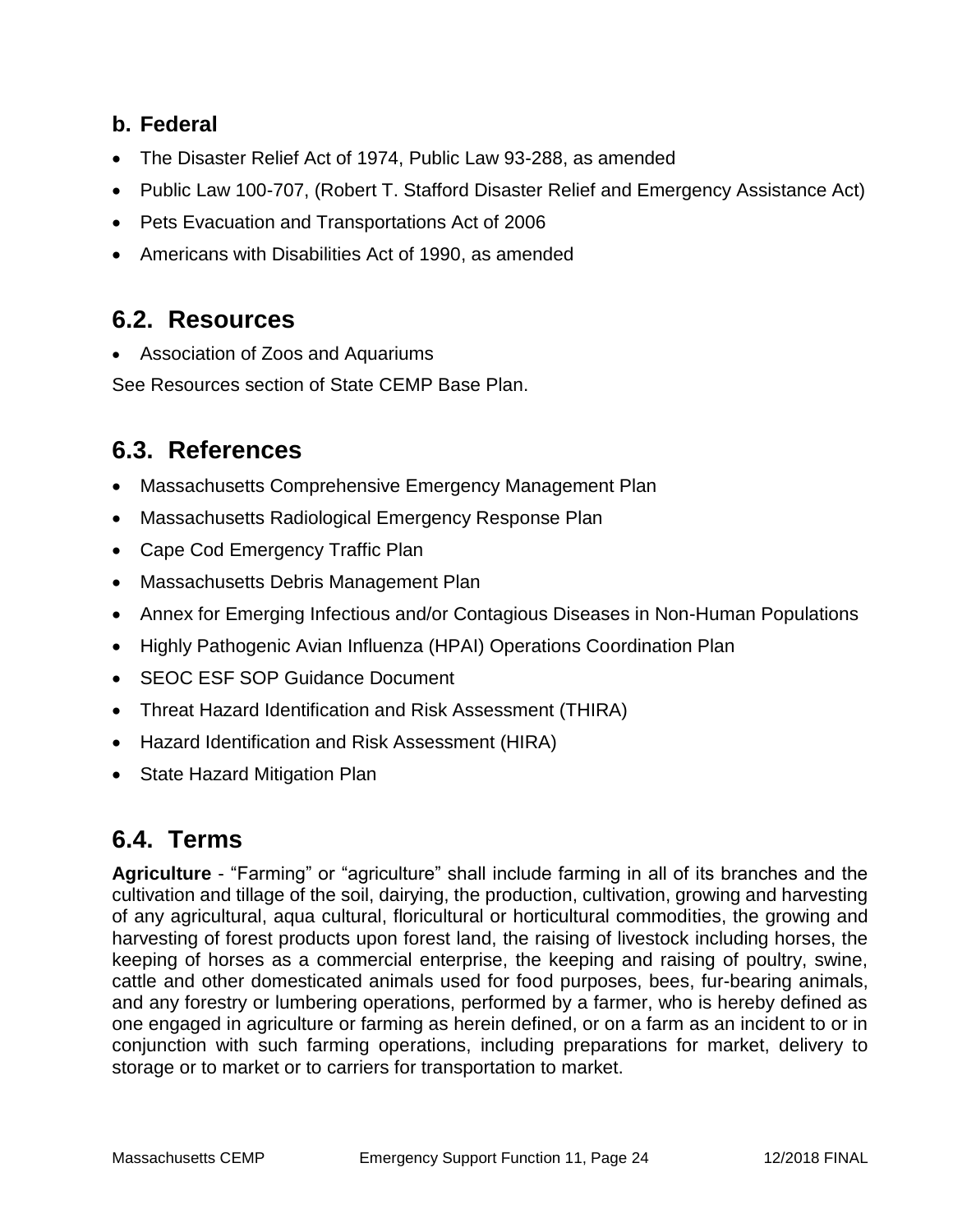**Contagious disease** – Such diseases as is recognized by the United States Department of Agriculture to be contagious or infectious.

**Contaminated Animal Waste** - Contaminated carcasses, body parts, body fluids, blood or bedding from animals known to be:

- a. Infected with agents of the following specific zoonotic diseases that are reportable to the Massachusetts Department of Agricultural Resources, Bureau of Animal Health pursuant to 105 CMR 300.140: African swine fever, Anthrax, Avian influenza – H5 and H7 strains and any highly pathogenic strain, Bovine spongiform encephalopathy (BSE), Brucellulosis, Chronic wasting disease of cervids, Foot and mouth disease, Glanders, Exotic Newcastle disease, Plague (*Yersinia pestis*), Q Fever (*Coxiella burnetti*), Scrapie, Tuberculosis, Tularemia (*Francisella tularensis*); or
- b. Infected with diseases designated by the State Epidemiologist and the State Public Health Veterinarian as presenting a risk to human health; or
- c. Inoculated with infectious agents including, but not limited to, the production of biologicals or pharmaceutical testing.

Contaminated animal wastes shall be disposed of at an approved incineration facility, by proper burial, by interment or by an alternative method approved in writing by the Department. Unprocessed liquid pathological waste may also be disposed of in accordance with 105 CMR 480.200(A) and tissue may also be disposed of in accordance with 105 CMR 480.200(C).

**Domestic animals** – All animals including poultry that are kept or harbored as domesticated animals. Poultry includes chickens, roosters, capons, hens, turkeys, pigeons, guinea fowl, ducks and geese other than wild species. For the purposes of Massachusetts law, a list of domestic species is found in 321CMR 9.02.

#### **Farming** – See "Agriculture".

**Federal disaster declaration** - A determination by the President of the United States that a disaster is of such magnitude and severity to warrant major emergency/disaster assistance to supplement the efforts and available resources of States, local governments, and disaster relief organizations in alleviating the damage, loss, hardship, or suffering caused thereby.

**Euthanization** - The act of humanely ending the life of an animal.

**Household Pet** – An animal, such as a dog, cat, bird, rabbit, rodent, or turtle that is traditionally kept in the home for pleasure rather than for commercial purposes, can travel in commercial carriers, and be housed in temporary facilities. Household pets do not include reptiles (except turtles), amphibians, fish, insects/arachnids, farm animals (including horses), and animals kept for racing purposes. (On October 6, 2006, the PETS Act was signed into law, amending Section 403 of the Stafford Act. Section 403, as amended by the PETS Act,authorizes FEMA to provide rescue, care, shelter, and essential needs for individuals with household pets and service animals, and to the household pets and animals themselves following a major disaster or emergency.) NOTE: Each municipality remains responsible to determine what animals they are able to shelter.

**Rehabilitation** - To restore to a former state or condition.